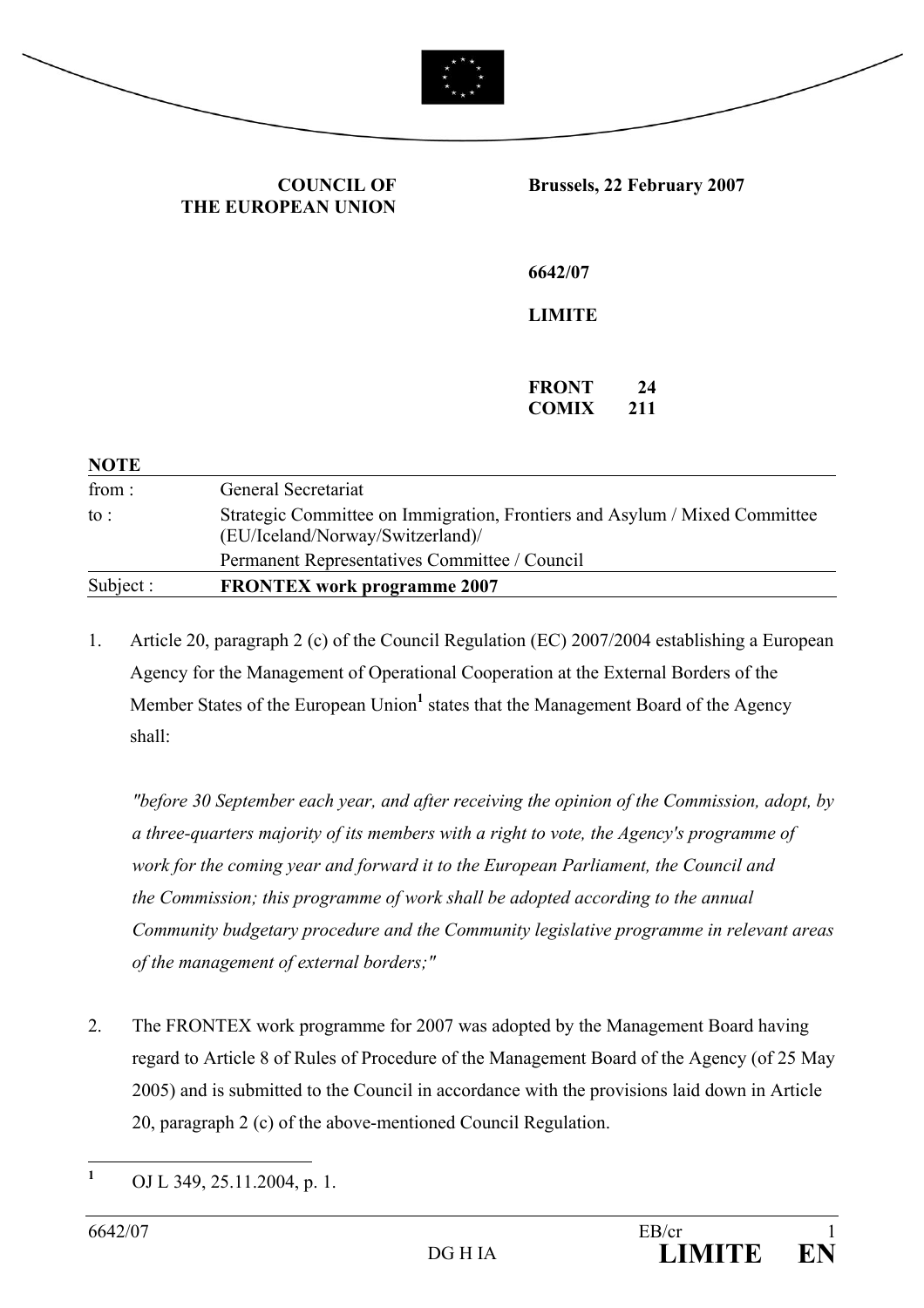3. On this basis SCIFA is requested to take note of the FRONTEX 2007 work programme as contained in annex and to submit it to COREPER and Council for information.

l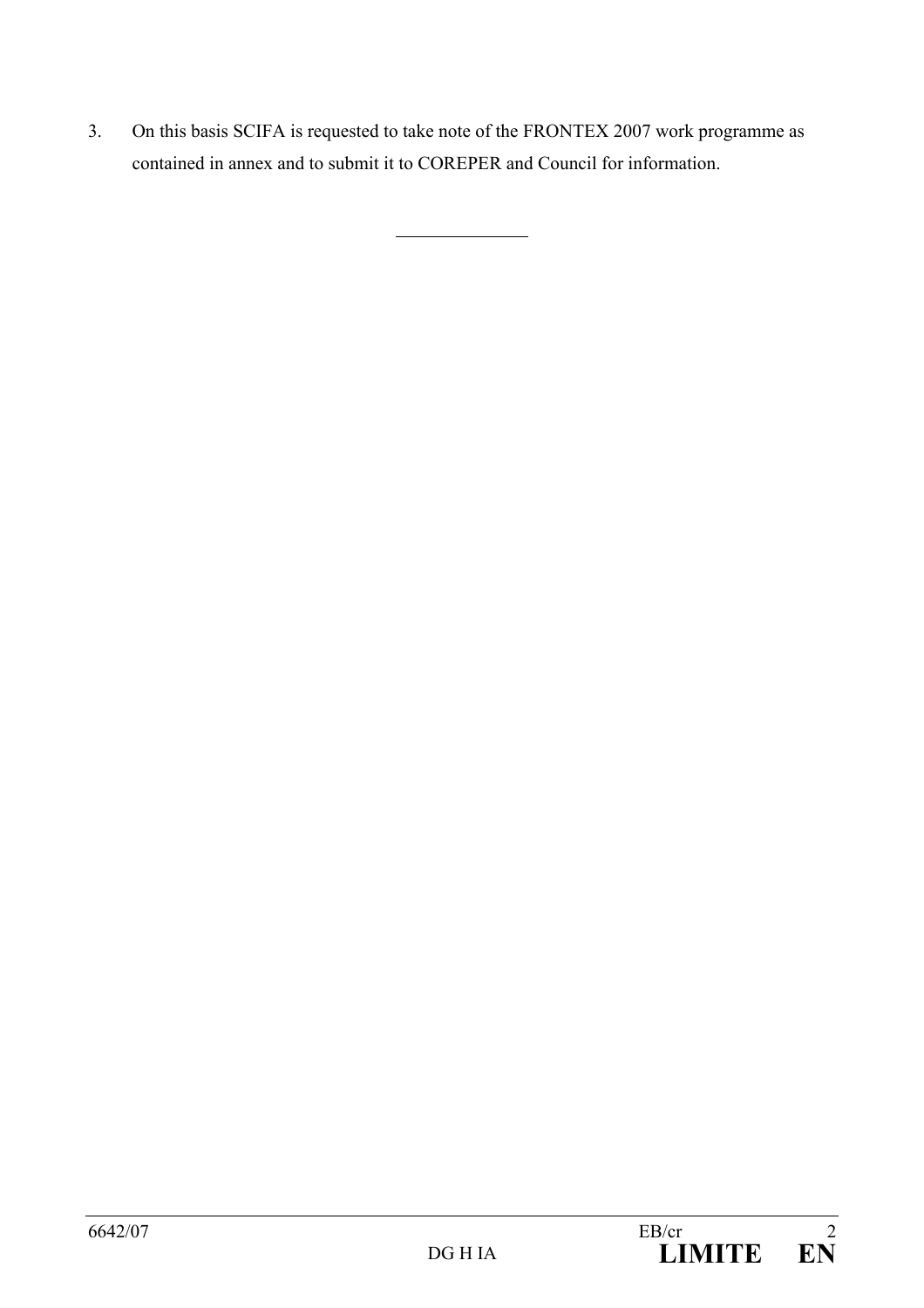

# **FRONTEX PROGRAMME OF WORK 2007**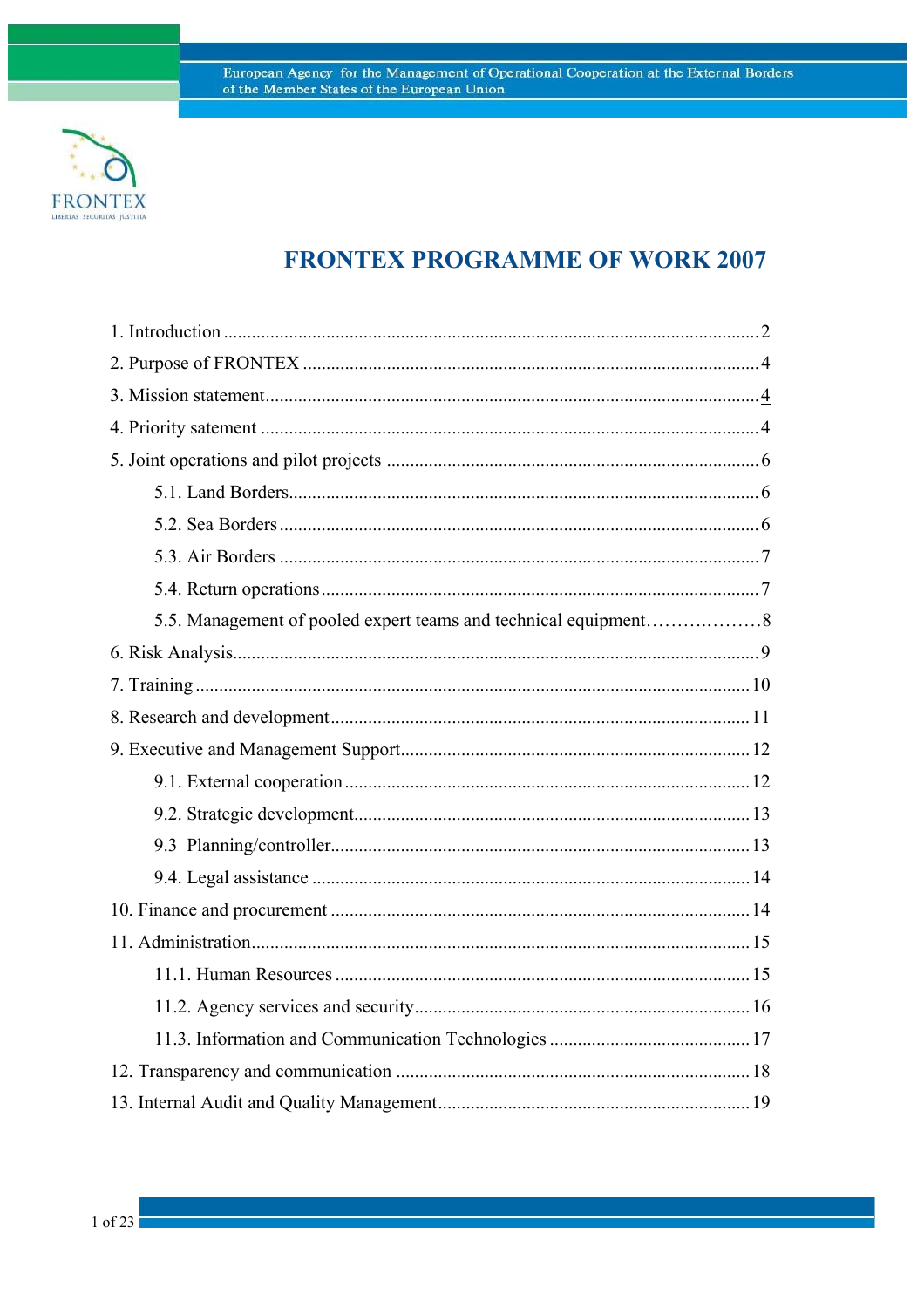

# **1. Introduction**

The European Agency for the Management of Operational Cooperation at the External Borders of the Member States of the European Union (FRONTEX) has been created by The Council Regulation (EC) 2007/2004/ 26.10.2004 (OJ L 349/25.11.2004). The above mentioned Regulation establishes the basis for the development of FRONTEX, which is recognised as one of the main components of the concept of integrated border management.

Whilst fully respecting the principle that the main responsibility of the control and surveillance of the external borders still lies with the Member States and in accordance with the above mentioned Regulation FRONTEX performs the following tasks:

- coordinate operational cooperation between Member States in the field of management of external borders;
- assist Member States on training of national border guards, including establishment of common training standards;
- carry our risk analysis;
- follow up on the development of research relevant for control and surveillance of external borders;
- assist Member States in circumstances requiring increased technical and operational assistance at external borders;
- provide Member States with necessary support in organising joint return operations.

The Programme of Work contains three primary aspects. Firstly, it is the main instrument through which the Management Board controls the functions of FRONTEX. Secondly, the Programme of Work ensures the highest possible level of transparency towards the citizens and the institutions of the European Union. And thirdly, the Programme of Work establishes the basis for the adequate financial decisions on the activities it covers.

As mentioned in the Hague Programme, the Commission will carry out an evaluation of FRONTEX tasks. As a result of this evaluation, new tasks could be assigned to FRONTEX. This Programme of Work, however, sets out the planned activities for 2007 in accordance with the existing mandate of FRONTEX. Programme of Work 2007, which has been prepared by taking into account the strategic vision of FRONTEX, has to be regarded as a sequel of Programme of Work 2006.

| <b>Revenue</b>                      | M€   | $\frac{0}{0}$     |
|-------------------------------------|------|-------------------|
| Community subsidy                   | 21.2 | 95.5              |
| Other revenue                       | 1.0  | 4.5               |
| <b>Total</b>                        | 22.2 | <i><b>100</b></i> |
| <b>Expenditure</b>                  |      |                   |
| Operational expenditure             | 12.3 | 55.4              |
| <b>Staff</b>                        | 6.9  | 31.1              |
| Other administrative<br>expenditure | 3.0  | 13.5              |
| <b>Total</b>                        | 22.2 | <b>100</b>        |

The proposed budget 2007, shown below, is aimed at enabling FRONTEX to carry out its tasks.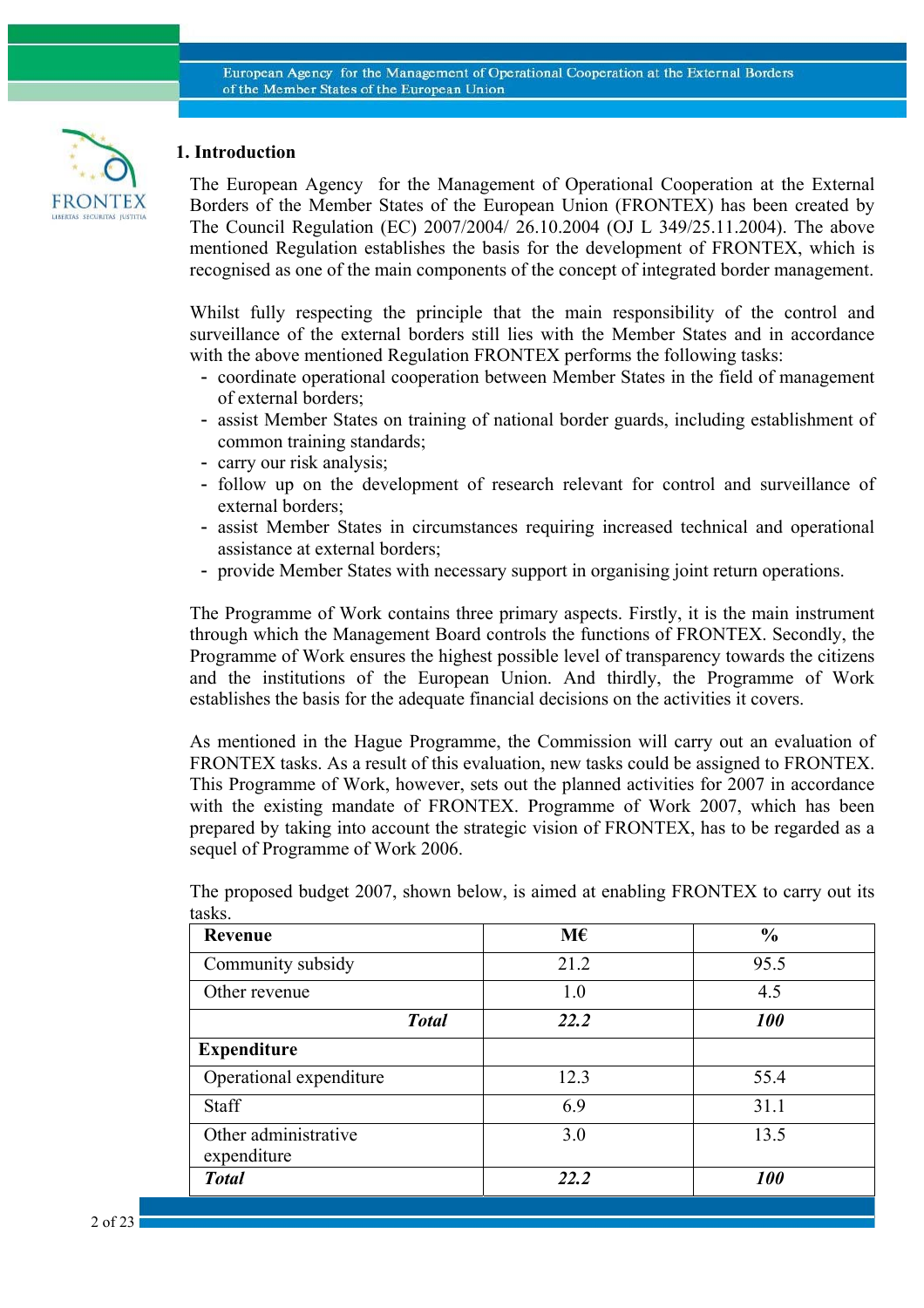

The appropriations for staff for 2007 are presented in the tables below.

| Temporary staff                   | 34 |
|-----------------------------------|----|
| External staff (Seconded National | 39 |
| Experts)                          |    |
| Contracted staff                  |    |
| <b>Total</b>                      | 87 |

| <b>Operational activities</b>                                                        |                |
|--------------------------------------------------------------------------------------|----------------|
| <b>Executive Director</b>                                                            | 1              |
| Deputy Executive Director                                                            |                |
| <b>Executive Support</b>                                                             | $\overline{7}$ |
| Operations including management of<br>pooled expert teams and technical<br>equipment | 23             |
| <b>Risk Analysis</b>                                                                 | 12             |
| Training                                                                             | 6              |
| Research and development                                                             | 5              |
| Transparency and Communication                                                       | $\overline{2}$ |
| Sub total                                                                            | 57             |
| <b>Administrational activities</b>                                                   |                |
| Audit and quality management                                                         | 1              |
| Management support                                                                   | 5              |
| Finance and procurement                                                              | $\overline{7}$ |
| Administration                                                                       | 17             |
| <b>Sub</b> total                                                                     | 30             |
| <b>Total</b>                                                                         | 87             |

In order to achieve the objectives and to fulfil the tasks FRONTEX carries out a number of specific activities. Particular objectives and tasks have been assigned to each activity in this Programme of Work. Additionally, to each objective the most important outputs are indicated. Planning and implementation of those activities should be based on the following principals:

- compliance with the quality criteria and standards of FRONTEX;
- effective/efficient implementation;
- timely delivery within the budget.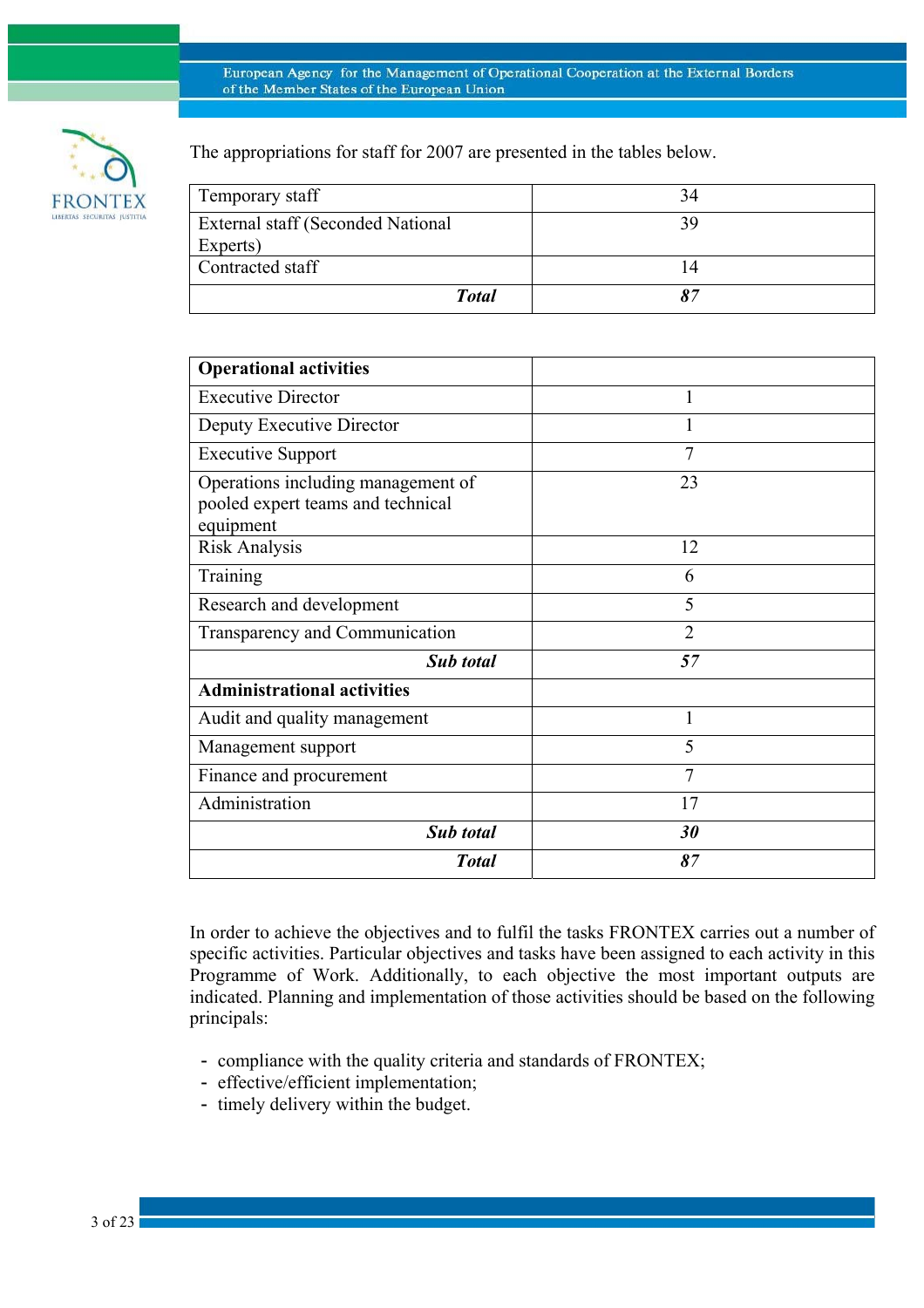

# **2. Purpose of FRONTEX**

*Coordination of intelligence driven operational cooperation at EU level to strengthen security at external borders.* 

### **3. Mission statement**

FRONTEX strengthens the freedom and the security of the citizens of the EU by complementing the national border management systems of the Member States.

FRONTEX is a trustworthy operational Community coordinator and contributor that plays a key role in the implementation of the common EU policy for Integrated Border Management, being fully respected and supported by the Member States and third countries.

FRONTEX actively promotes the cooperation among border related law enforcement bodies responsible for the internal security of the EU.

FRONTEX operational activities are intelligence driven. The effectiveness of FRONTEX is based on its highly motivated and professional personnel.

### **4. Priority statement**

Taking into account that FRONTEX is still at the initial stage of its development it will be under firm **strengthening of operational capabilities** in 2007.

In this context, the main challenge for FRONTEX in 2007 will be to increase the quality and volume of outputs, taking into account the dynamic changes of situation at the external borders of the EU as identified in the risk analysis and the increasing expectations from the Member States and the EU institutions.

Based on the results of the feasibility studies concerning Mediterranean Coastal Patrols Network (MEDSEA) of July 2006 and the establishment of technical surveillance of Southern maritime borders of European Union (BORTEC) of December 2006, FRONTEX, together with the Member States, focuses on the establishment of permanent "European Surveillance System".

Considering the fact that illegal migration has gone far beyond a single region, cooperation with the third countries plays a very important role. Based on the results achieved in 2006, FRONTEX operational cooperation with third countries, aligning with the European Union external relations policy, will be developed gradually and targeted at sustainable partnership. Special efforts will be paid to the intensification of cooperation with relevant authorities of the third countries in the Mediterranean area, Western Africa, Central Asia and Far East.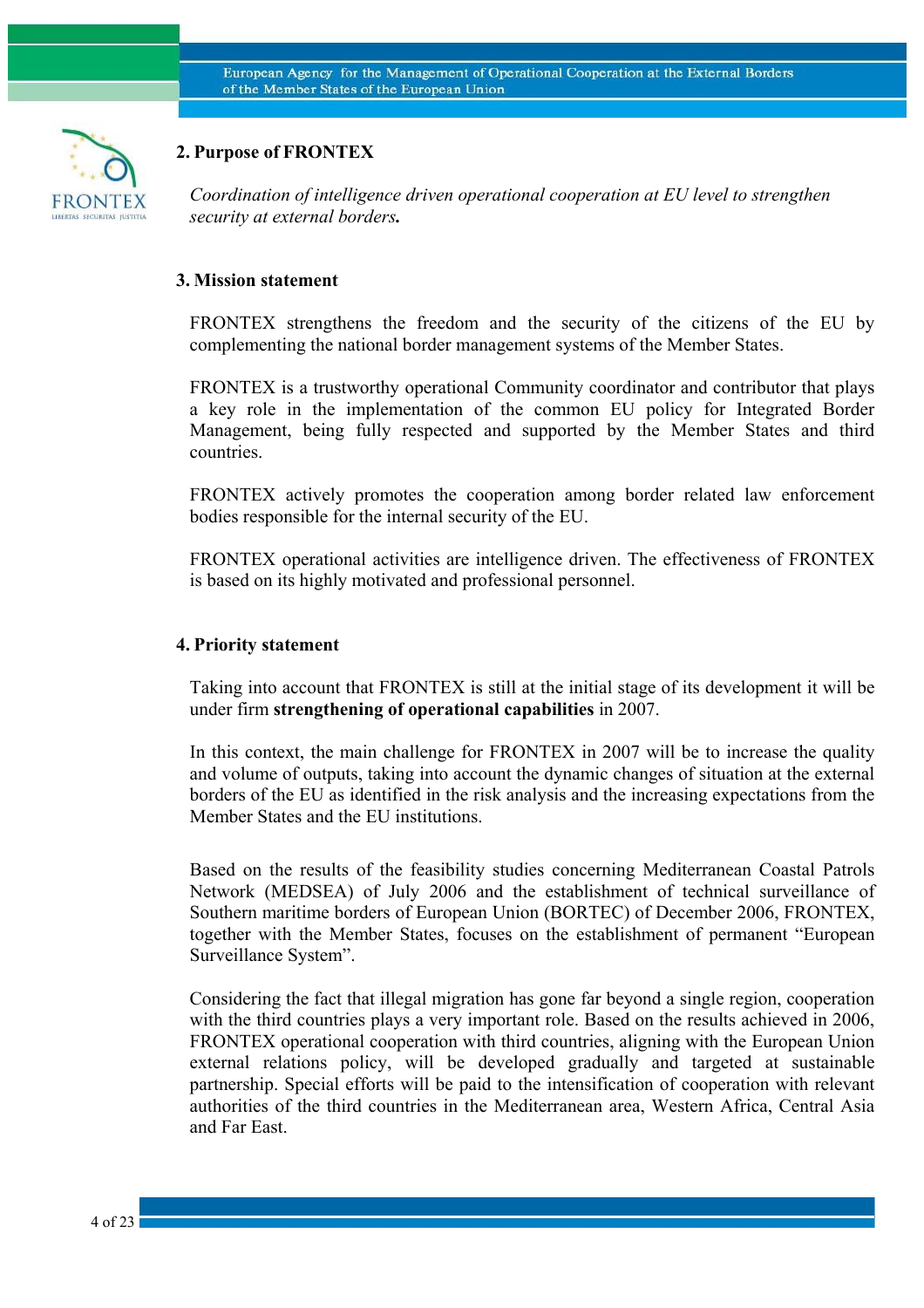

FRONTEX enhances border security by strengthening the cooperation between the Member States and, together with the Member States, continues the development of regional border management initiatives in particular in the southern maritime borders. The National FRONTEX Points of Contact (NFPOC) network will be developed together with specific networks created by the Operational Units.

FRONTEX security policy, which covers all security aspects, such as document security, IT security, and physical security is aimed at improving the operational capabilities.

There is a clear need to foster active and operational cooperation with Institutions and bodies of the European Union and the Community and relevant international organisations, especially with EUROPOL and INTERPOL.

FRONTEX **improves its analytical capacity.** Links to the European Immigration Liaison Officers (ILO) networks will be reinforced. The Situation Centre will be established and safe communication and information exchange channels with the Member States and key partners will be created. Implementation of a new Common Integrated Risk Analysis Model (CIRAM), based on developments and experience of 2006 is another task of FRONTEX in order to further produce appropriate intelligence. FRONTEX promotes the operational and tactical level assessments, performed by the Member States.

FRONTEX **improves its reaction capacities** in 2007. Procedures for emergency situation will be established. FRONTEX Joint Support Teams (FJST) will strengthen operational cooperation, intensify exchange of information and experience.

Depending on the progress at the EU legislative level, and irrespectively from the development of FJSTs, creation of Rapid Border Intervention Teams (RABIT) requires FRONTEX's substantial contribution and involvement. This concept forms main elements of FRONTEX's capacity to assist the Member States in circumstances requiring increased technical and operational assistance. Within this context, FRONTEX will finalise the creation of a centralised record of technical equipment and experts offered by Member States that can be put at the disposal of another Member State when required. FRONTEX will report on the progress made to the Council by the end of April 2007. In these cases the implementation of the Programme of Work 2007 and the Budget 2007 and the priorities may be taken into new consideration.

The basic functions and procedures will be still under development in 2007 in order **to firmly strengthen the management capacity of FRONTEX**, which primarily consists of the adequate economic and personnel resources and their effective use.

Staff is an important factor, which will have strong impact on activities of FRONTEX in 2007. It is vital to ensure an efficient management of human resources in order to have a highly motivated and most professional staff.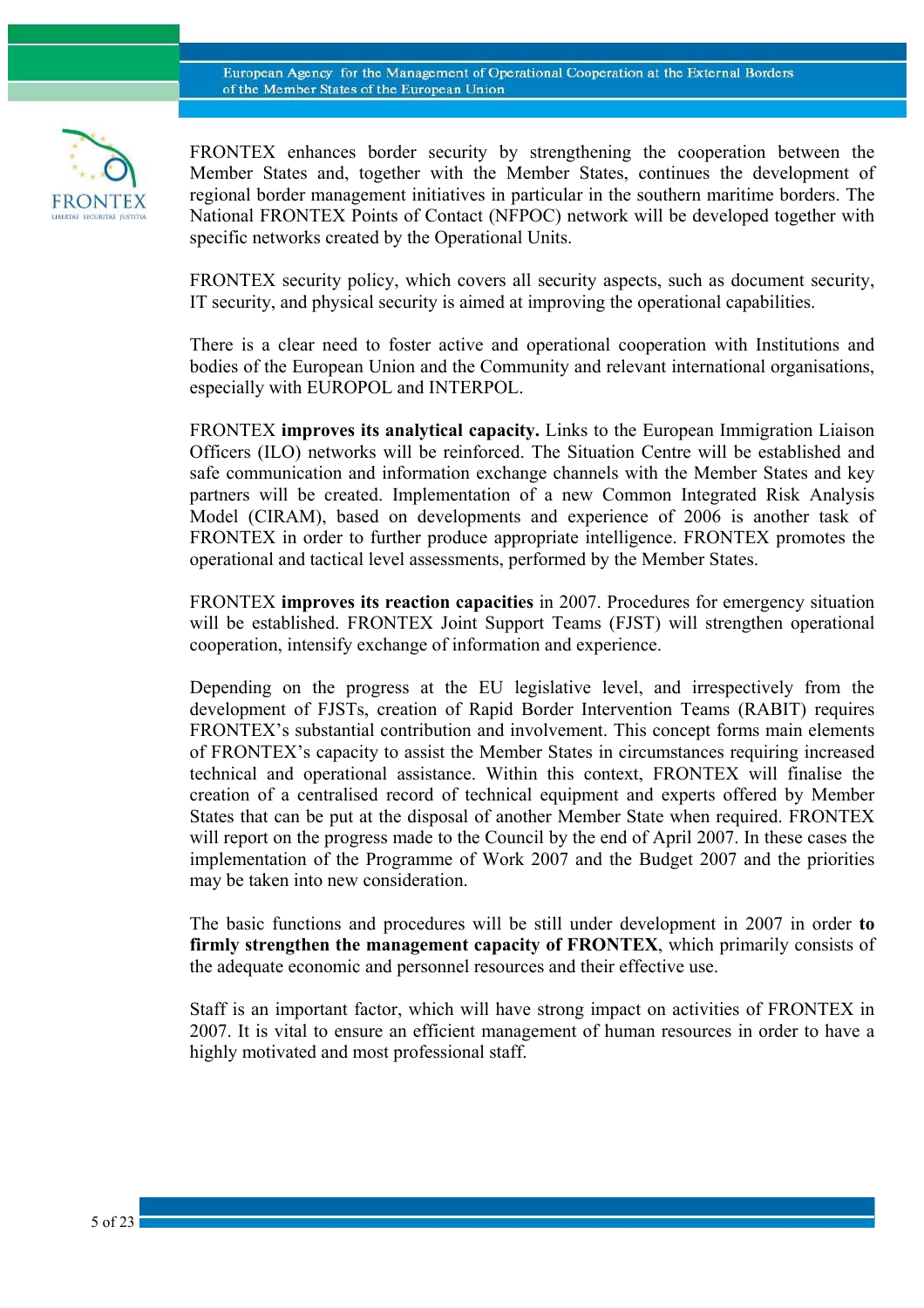

The financial system will be flexible in order to respond to operational needs. Eligible costs of personnel and equipment for joint operations will be defined. Further introduction of sound financial management principals and the proper implementation of financial rules and regulations are among the most important priorities in this area. In addition it may become necessary to review the Financial Regulation and/or the Implementing Rules as a consequence of the external evaluation of FRONTEX commissioned by the Management Board in accordance with Article 33.

Considering the reallocation of FRONTEX Headquarters to its premises at the beginning of the year, it is important to provide an appropriate administrative and IT support to the units in order to ensure the continuity of the operational activities.

FRONTEX sharpens the profile of a specialized body having a fully recognized coordinative role and position within the EU context and among all its partners. This will be further developed by maintaining effective contacts with all relevant actors, in particular with the European Commission, the Council and the European Parliament. Besides, the role of FRONTEX will be reflected in its public image.

### **5. Joint operations and pilot projects at external borders**

The overall objective is to initiate, plan, implement, coordinate and evaluate intelligenceled joint operations and to compile the best practices, which together strengthen the security at the external land, sea and air borders in a cost-effective way.

Allocation of financial resources (total)  $\epsilon$  9,400,000<sup>2</sup> Allocation of human resources 23

### **5.1. Land Borders**

Tasks:

- To coordinate joint operations at the land borders;
- To compile best practices related to border security at land borders;
- To further develop procedures to coordinate joint operations;
- To further implement pilot projects started in 2006;

6 of 23

 $\overline{a}$ **2**

This total amount contains also  $\epsilon$  1 300 000 for combined operations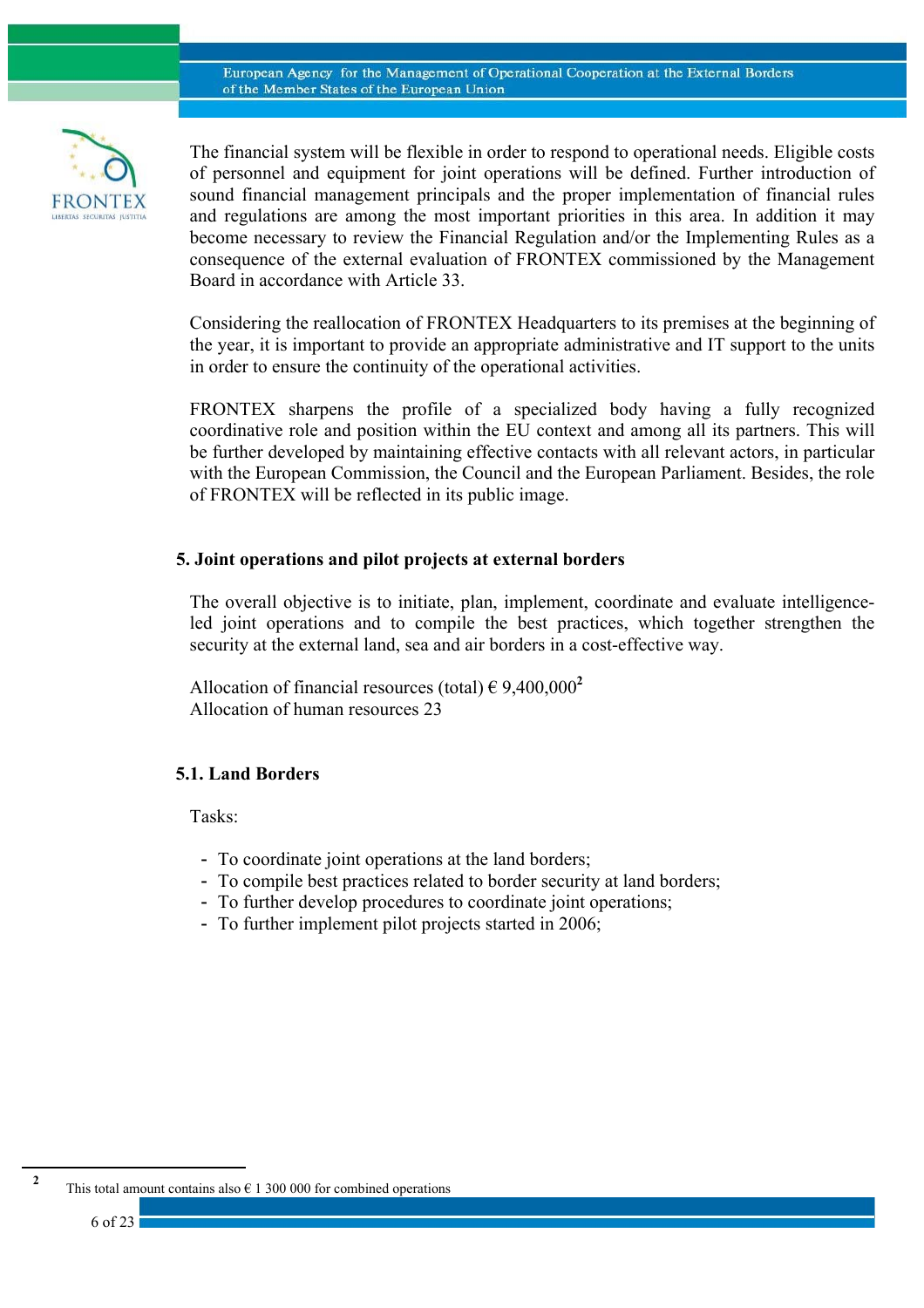

# Outputs:

- 3-4 joint operations during the first and 3-4 joint operations in the second half of the year in a geographical area identified by risk analysis on routs of illegal migration;
- 1 joint operation based on current modus operandi of falsified documents;
- 1 joint operation to exercise deployment and management of FRONTEX Joint Support Teams
- Continuation of the pilot project on the Border Delegates organisations in Europe, conference during the second quarter of the year and further implementation by the end of the year;
- 1-2 pilot projects on best practices.

### Indicators:

- Joint operations carried out in accordance with the plan and within set time limits;
- The operation satisfaction questionnaire on the necessity and the quality of joint operations and pilot projects, which partly form a basis to the evaluation reports;
- Operational added value of joint operations and active participation of the Member States as stated in evaluation reports.

### Inputs:

Allocation of financial resources  $\epsilon$  1,500,000 Allocation of human resources 4

### **5.2. Sea Borders**

Tasks:

- To coordinate joint operations at sea borders;
- To compile the best practices related to border security at sea;
- To further implement pilot projects started in 2006;
- To further develop procedures to coordinate joint operations at sea.
- To start implementation of projects based on feasibility studies related to the European Surveillance System such as Mediterranean Coastal Patrol Network (MEDSEA) and Surveillance of Southern maritime borders of the EU (BORTEC)

### Outputs:

- 4 joint operations during the first and 3-4 joint operations during the second half of the year, carried out in different geographical areas on the basis of risk analysis;
- A pilot project on implementation of the European Patrols Network;
- Accomplishment of the pilot project on the principles of intelligence at sea during the second half of the year;
- 1-2 pilot projects on the best practices.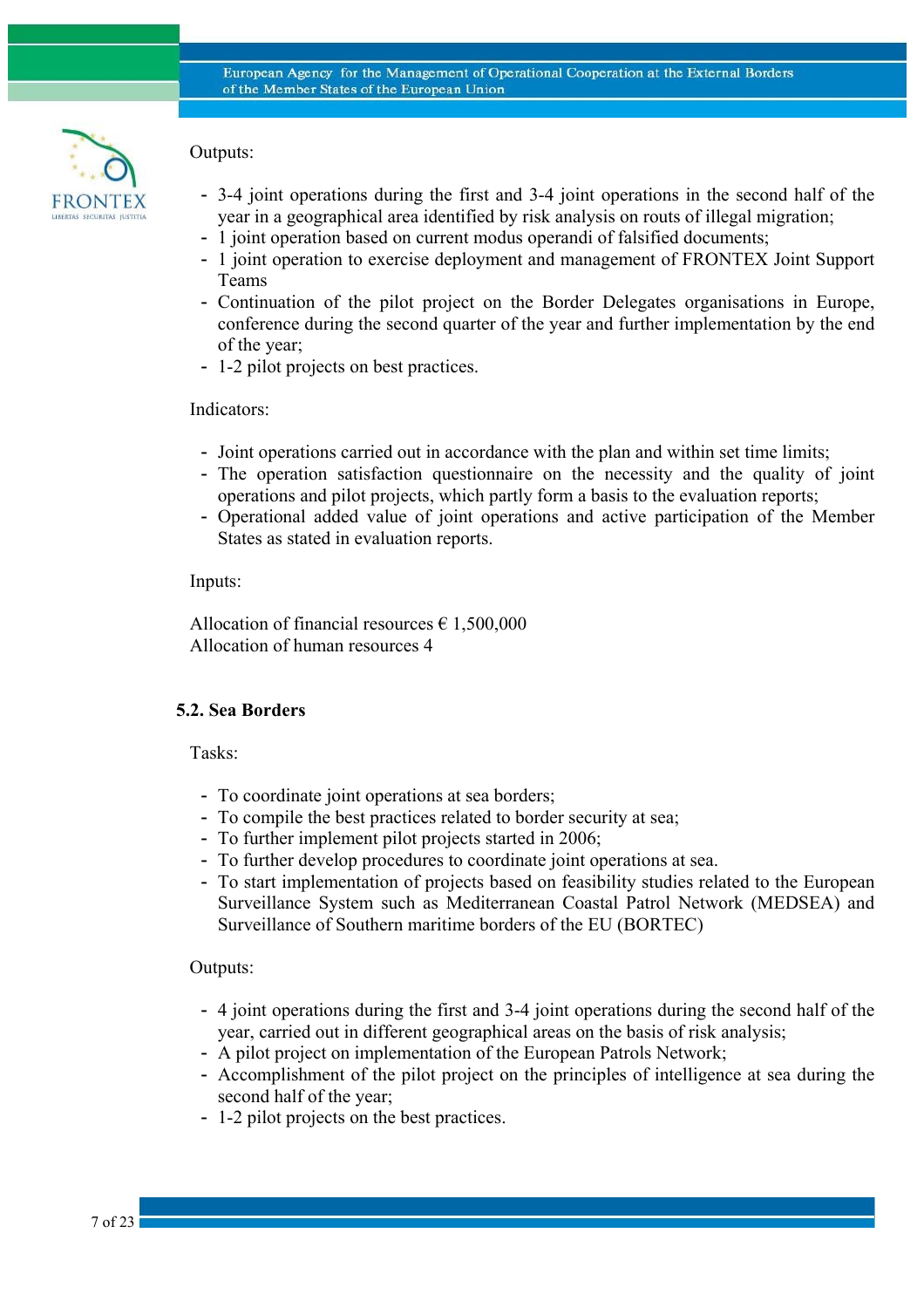

# Indicators:

- Joint operations carried out in accordance with the plan and within set time limits;
- The operation satisfaction questionnaire on the necessity and the quality of joint operations and pilot projects, which partly form a basis to the evaluation reports;
- Operational added value of joint operations and active participation of the Member States as stated in an evaluation report.

### Inputs:

Allocation of financial resources  $\epsilon$  5,300,000 Allocation of human resources 7

# **5.3. Air Borders**

### Tasks:

- To coordinate joint operations at air borders;
- To compile the best practices related to border security at airports;
- To further implement pilot projects started in 2006 and launch new pilot projects;
- To further develop procedures to coordinate joint operations.

### Outputs:

- 2 joint operations during the first half of the year and 2 joint operations during the second half of the year carried out on the basis of risk analyses;
- A joint operation in relation to European football cup;
- 1-2 pilot projects on best practices by the end of the year
- A joint operation in relation to the phenomena of illegal migration of China nationals
- 1 joint operation to exercise deployment and management of FRONTEX Joint Support Teams

### Indicators:

- Joint operations carried out in accordance with the plan and within set time limits;
- The operation satisfaction questionnaire on the necessity and the quality of joint operations and pilot projects, which partly form a basis to the evaluation reports;
- Operational added value of joint operations and active participation of the Member States as stated in an evaluation report;

### Inputs:

Allocation of financial resources  $\epsilon$  1,000,000 Allocation of human resources 3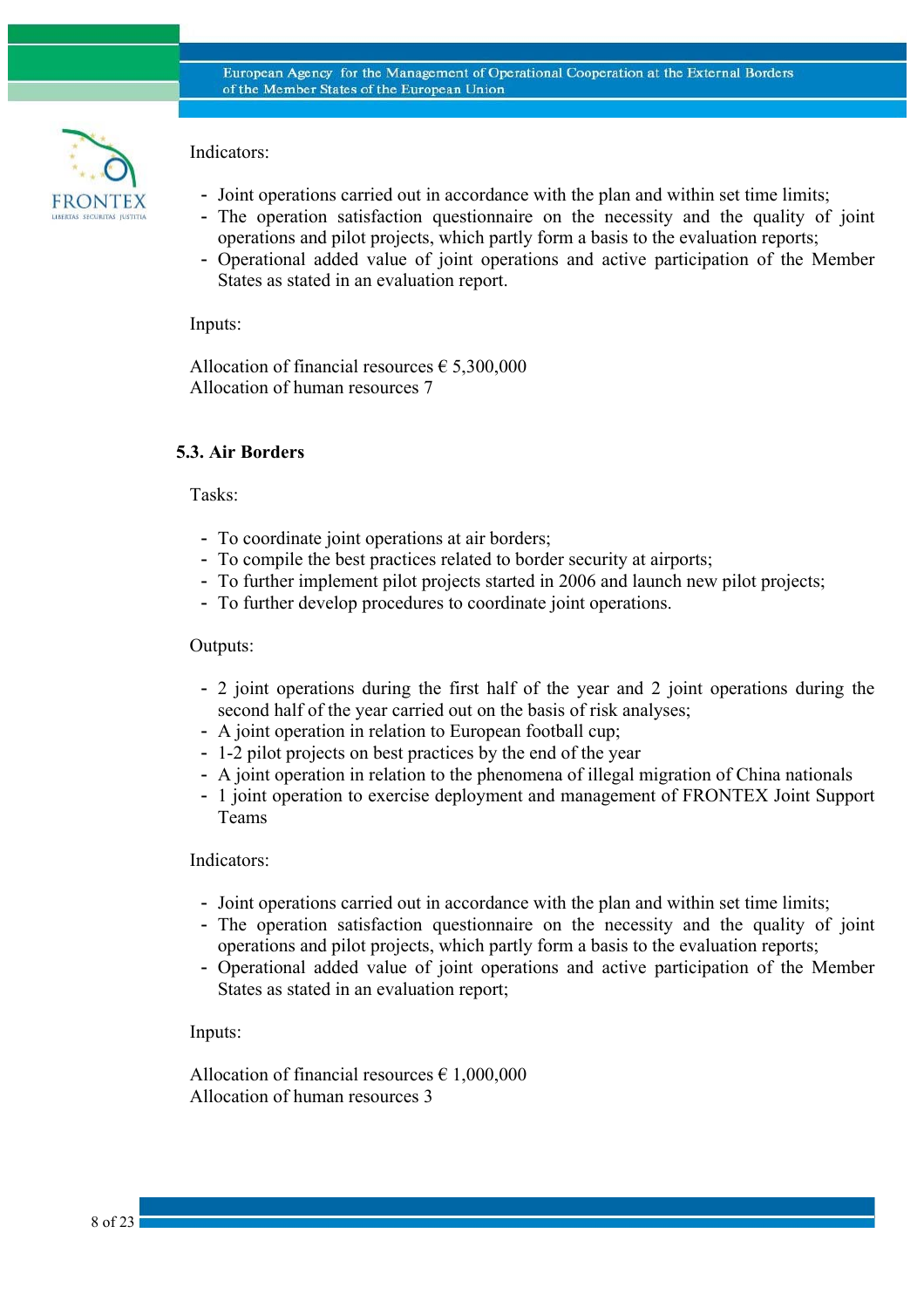

### **5.4. Return Operations**

#### Objective:

The objective is to provide Member States with the necessary assistance in organizing joint return operations and other related matters in order to enhance capabilities to perform this task in a cost-effective way at EU level. The Information and co-ordination Network for Member States Migration Management Services (ICONet) established by the Council Decision 2005/267/EC of 16 March 2005 (OJ 83 1.4.2005.p.48) will be used as a tool for information on the subject matter.

#### Tasks:

- To maintain a system of information and requests provided by the Member States on their planned return operations and persons to be removed coordinated by FRONTEX Joint Return Coordination Centre;
- To coordinate joint return operations;
- To continue collaboration with the Member States in order to identify and improve the best practices on removal of illegally present third-country nationals;
- To continue co-operation with the Member States in order to identify and develop the best practices on the acquisition of travel documents;
- To further implement pilot projects started in 2006 and launch new pilot projects.
- To support the Member States in creating questionnaires and collecting information on different issues related to returns.

#### Outputs:

- Assistance in 5-6 joint return operations organised by the Member States. Assistance in organising 2-3 joint return operations during the first half and 2-3 joint return operations during the second half of the year;
- Compilation of the best practices on removal of illegally present third-country nationals and acquisition of travel documents by the end of the year;
- 2 meetings of experts working group on joint return operations.

#### Indicators:

- Number of joint return operations assisted and coordinated;
- Number of persons returned during joint return operations.
- Quality of preparation and management of operations as stated in evaluation reports;
- Feedback from the participating Member States

#### Inputs:

Allocation of financial resources  $\epsilon$  300,000 Allocation of human resources 4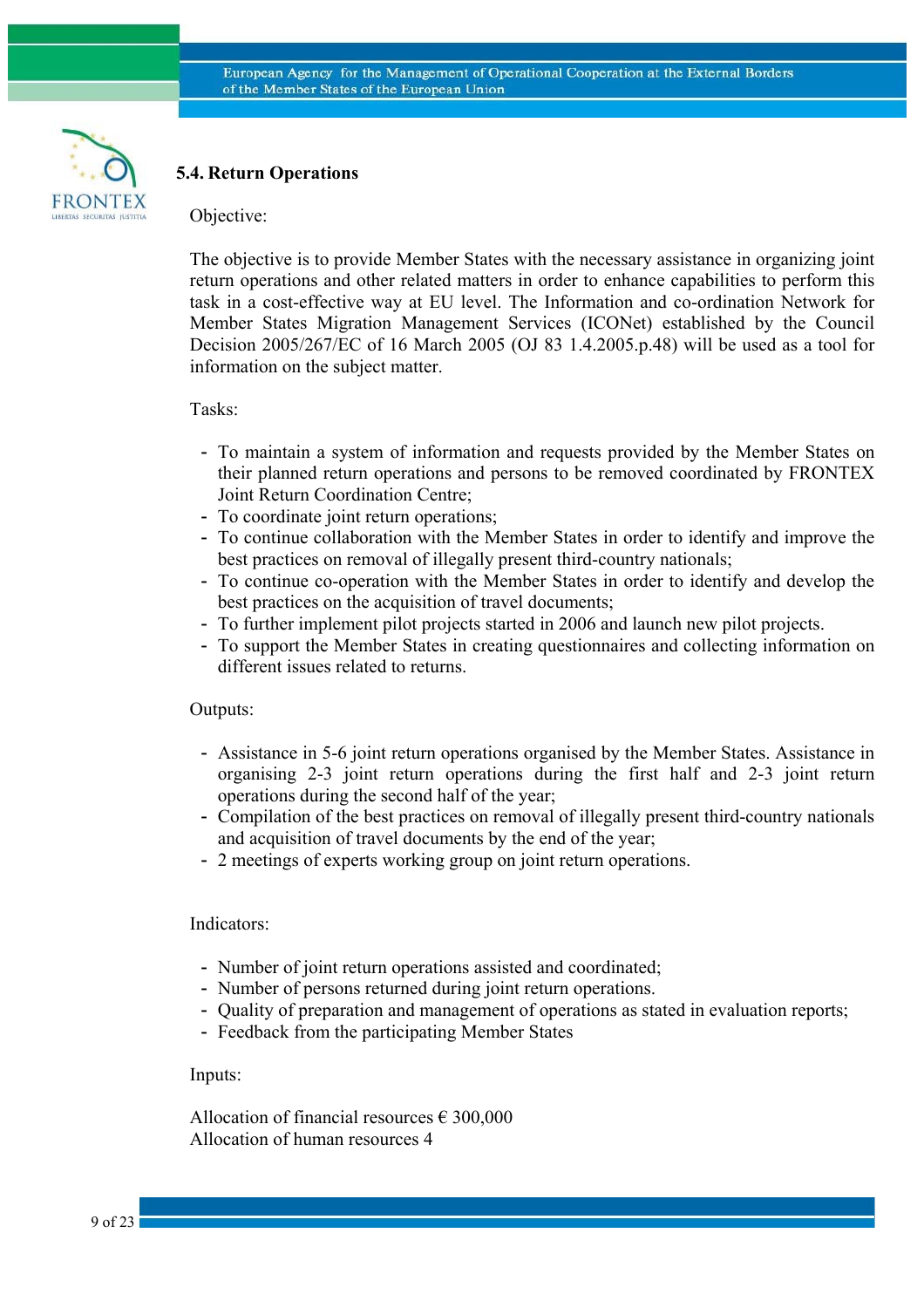

# **5.5. Management of pooled expert teams and technical equipment**

### Objective:

The overall objective is to strengthen the capability of FRONTEX to manage joint measures and assist the Member States with pooled expert teams and technical equipment which may be temporarily put at their disposal.

#### Tasks:

- To establish and develop management deployment of Rapid Border Intervention Teams (RABIT),
- To further develop and manage FRONTEX Joint Support Teams as teams of pooled expertise of border guards managed by FRONTEX for the purpose of participating in joint operations and pilot projects;
- To define the operational needs for technical equipment to be used in the Member States during the operations;
- To develop the procedures on utilisation and transfer of technical equipment which Member States are willing to put at the disposal of another Member State for a temporary period of time;
- To set up and maintain centralised record of offered technical equipment, available in the Members States following a needs and risk analysis carried out by FRONTEX,
- To organise and carry out specific training for RABIT
- 4 multiplier- trainings for FRONTEX Joint Support Team during the first half and 2 during the second half of the year;

Outputs:

- Developing the procedures on deployment of pooled expert teams and technical equipment by the end of April;
- Defining the operational needs for technical equipment to be used in the Member States during the operations by the end of February 2007;
- The centralised record of technical equipment to be ready by the end of July 2007;

Inputs:

Allocation of financial resources  $\epsilon$  100.000 Allocation of human resources 2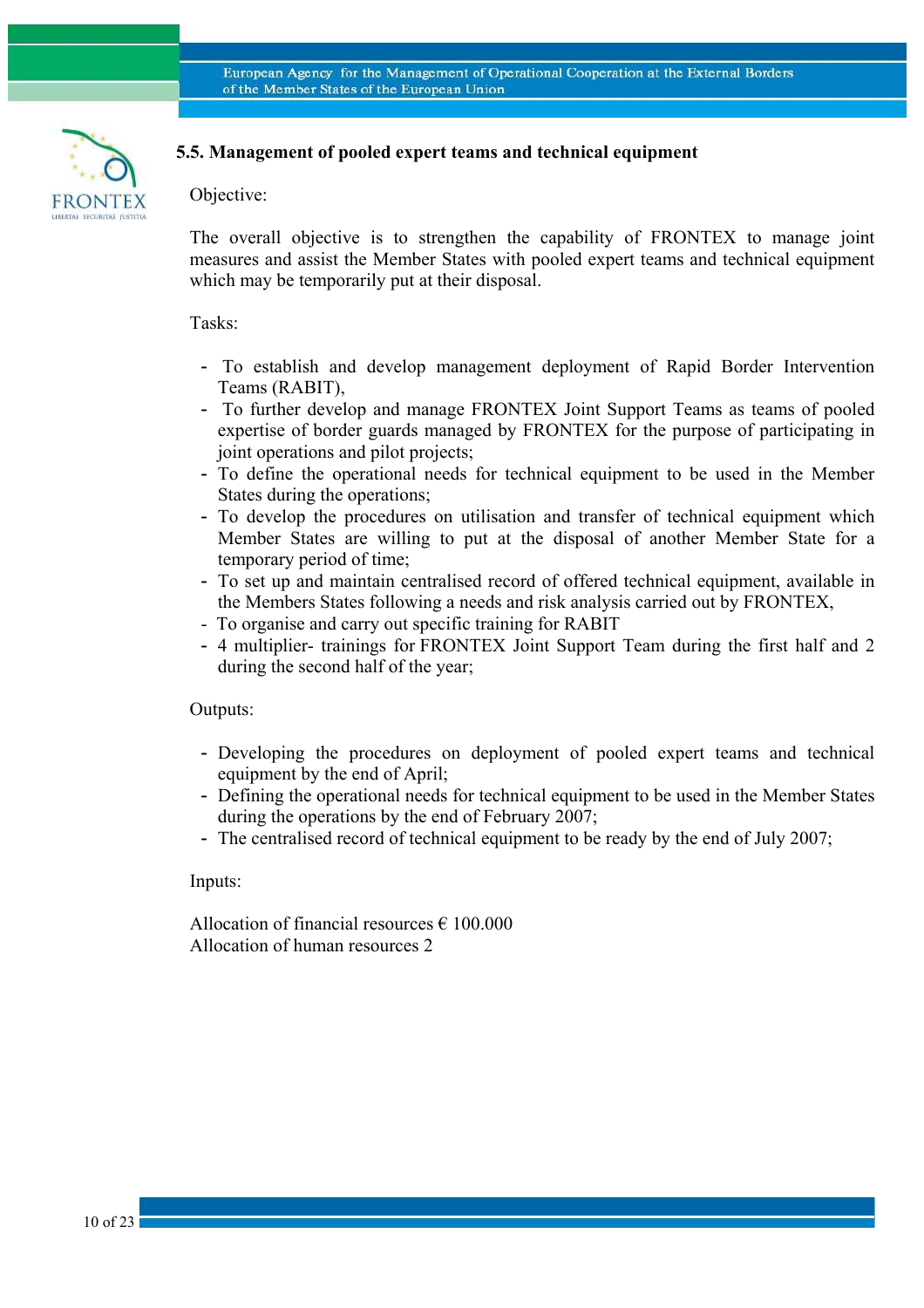

# **6. Risk Analysis**

### Objective:

To produce appropriate accurate and timely intelligence products (reports, threat and risk assessments) which provide the foundation for FRONTEX operational action, as well as keeping all principal customers informed of the current illegal immigration situation at the external borders.

### Tasks**:**

- To further develop appropriate intelligence methodologies that enable FRONTEX to meet its objectives;
- To maintain the FRONTEX Risk Analysis Network;
- To establish the Situation Centre;
- To represent FRONTEX at CIREFI and other appropriate EU Working Groups

### Outputs:

- Risk Analysis Overall Report 2007;
- 4 tailored risk analyses on topics of current concern by country, geographical area or specific phenomena;
- Appropriate risk and threat analyses that support key joint operations;
- Regular bulletins (law enforcement and public) of the current security situation at EU external borders;
- Joint risk analyses with appropriate third countries;
- FRONTEX contribution to Europol Organised Crime Threat Assessment (OCTA) 2007.

#### Indicators:

- Introduction of a feedback questionnaire for RAU external customers, i.e. Member States´ Border Guard authorities, Council, Commission and other organisations;
- Introduction of a feedback questionnaire for RAU internal FRONTEX customers, i.e. OPS Unit
- Revised CIRAM document written and implemented internally; working methodologies in place; intelligence developments outside FRONTEX monitored;
- Situation Monitoring Centre set up and running with all equipment and staff in place;
- Adequate cooperation from Member States and other organisations in providing accurate and timely information in response to questionnaires;
- Cooperation in assessments of relevant Member States Border Guards' systems and capacities for securing the external borders;
- Target third countries properly identified; satisfactory engagement process with agreement reached; positive feedback from the country engaged and observers;
- Agreement on engagement with Europol, joint work being carried out or considered; Organised Crime Threat Assessment contribution achieved on time, meeting any deadline; FRONTEX contribution used by Europol; good feedback from Europol;
- Regular Risk Analysis Network meetings held; good attendance from MS; good feedback; positive ideas that enable support to be given and acted upon;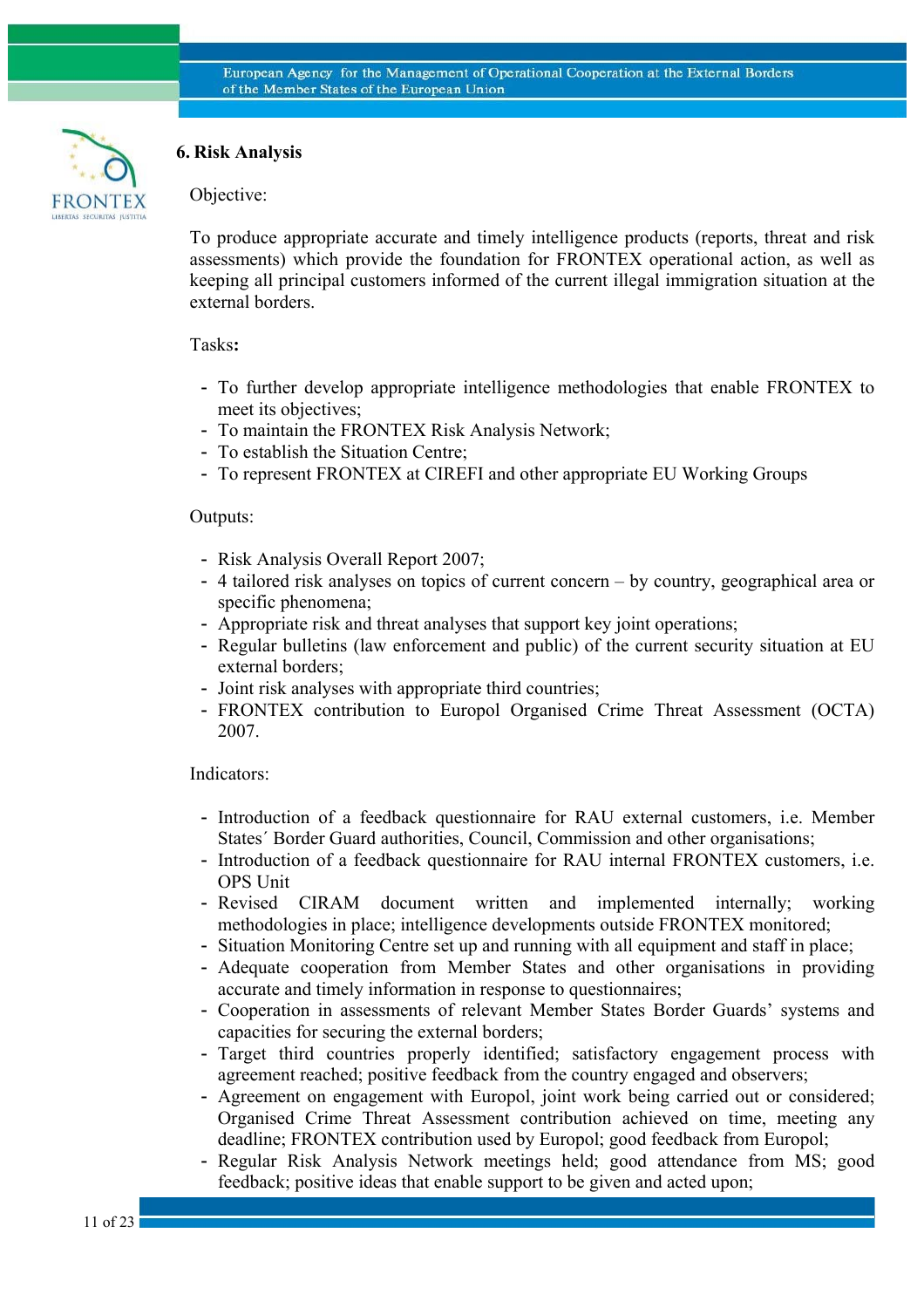

Inputs:

Allocation of financial resources  $\epsilon$  200,000 Allocation of human resources 12

### **7. Training**

Objective:

The objective is to ensure further implementation of Common Core Curriculum by the Member States and coordinate training activities of the Member States.

### Tasks:

- To implement revised Common Core Curriculum (CCC);
- To develop the monitoring system for the implementation;
- To develop and carry out CCC-mid-level courses (focusing on the Bologna process);
- To evaluate European Training Day (ETD) 2007 and develop ETD 2008;
- To continue framework training "falsified documents" and update 2004-training tools: falsified documents: basic-level and the advanced level and establish a Joint Expert Board in cooperation with the respective Working Parties;
- To carry out activities proposed by partnership-academies under FRONTEX patronage, e.g.: teachers training, language training, sea- land and air-border training;
- To organise and carry out common trainings for the third countries;
- To develop common standardised trainings and common standards for joint returns;
- Training to support joint operations and FRONTEX Joint Support Teams;
- To develop training programme for Focal Point Offices;
- To organize and carry out common trainings for helicopter pilots;
- To organize and carry out specific trainings for detection of stolen vehicles.

#### Outputs:

- 4 training implementation conferences and multiplier training during the first half of the year;
- 2 monitoring conferences with supporting universities during the first and 2 conferences during the second half of the year;
- 3 FRONTEX' training coordinators seminars (February, June October);
- 4 false- document multiplier updating trainings courses, once in a quarter;
- 3 partnership training conferences during the first and 3 during the second half of the year;
- 2 studies from universities (Monitoring system) during the first half of the year;
- 1 study from university (Mid level CCC) during the second half of the year;
- 4 mid level courses during the second half of the year;
- 10 trainings: detection of stolen vehicles;
- 5 trainings for aerial border guard units.

12 of 23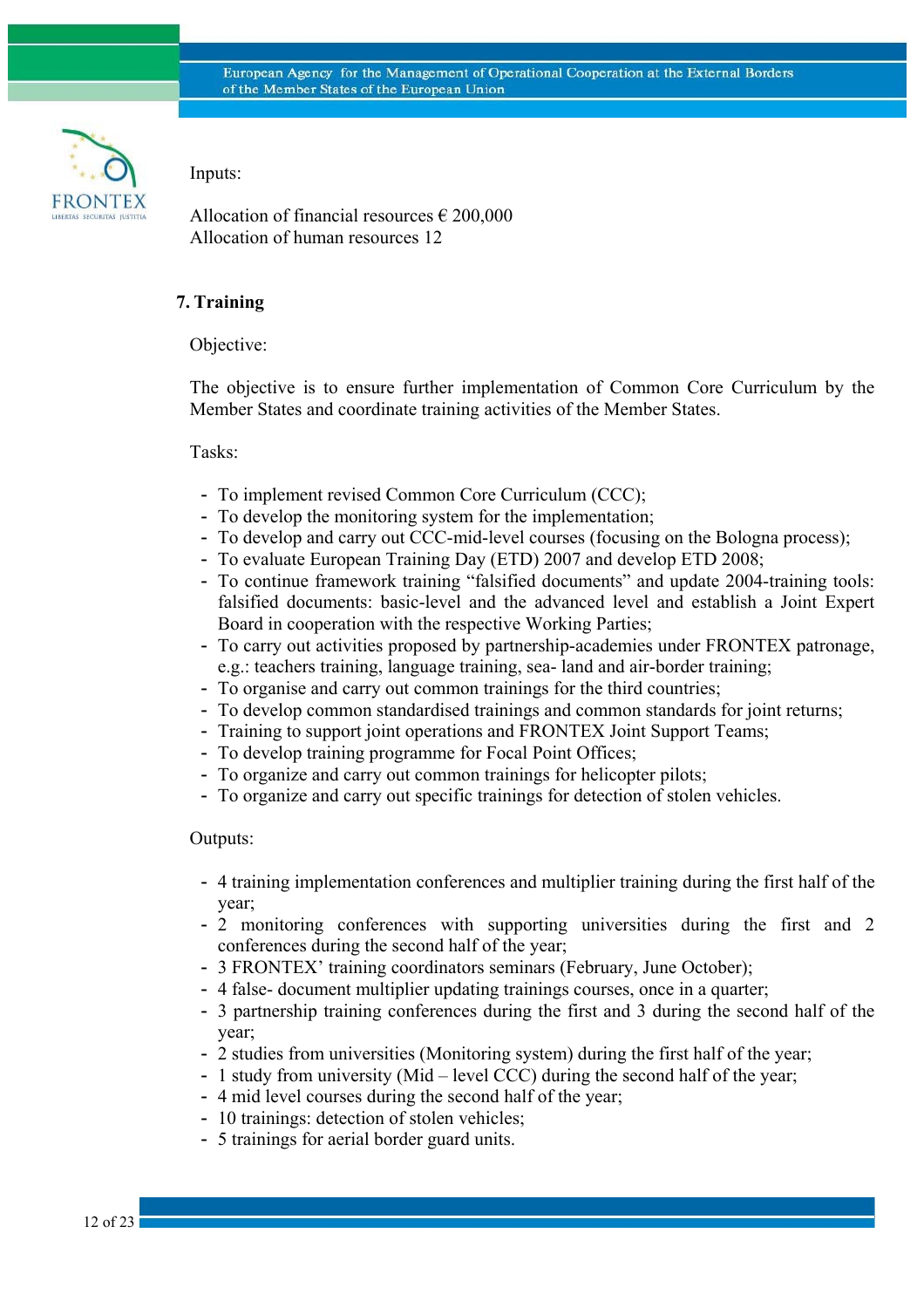

Indicators:

- Number of trained officers;
- Number of training activities carried out;
- False-document- tool is updated by biometric related data within the deadline;
- Training activities are carried out within established within deadline.

Inputs:

Allocation of financial resources  $\epsilon$  1.200,000 Allocation of human resources 6

### **8. Research and development**

Objective:

The overall objective is to further develop capacity to follow general research and developments and inform the Member States on the most sophisticated modern technologies and products available. Another objective is to ensure that specific interests of border guard authorities are properly embraced in security research.

Tasks:

- To follow general research through regular contacts with research providers and studies;
- To inform respective authorities of the Member States on the latest developments;
- To develop joint projects with research and technology providers for practical tests in real-life operational circumstances, those projects will be developed in close cooperation with Member States and relevant Commission Services;
- To further develop cooperation with DG Joint Research Centre, EU Satellite Centre, DG Enterprise;
- To participate in a dialogue between research bodies/technology providers and stakeholders (border guard institutions);
- To participate in Global Monitoring for Environment and Security (GMES) related projects such as MARISS and LIMES
- To coordinate research on specific border management issues targeted at further development of the Integrated Border Management concept.

Outputs:

- 2 seminars with research and technology providers in order to identify operational needs of the Member States once a half year;
- Launching 4 studies on border control-related research and development;
- 5-6 bulletins on functioning and operability of the existing equipment and systems;
- 2 pilot projects on tests in real operational circumstances once a half year;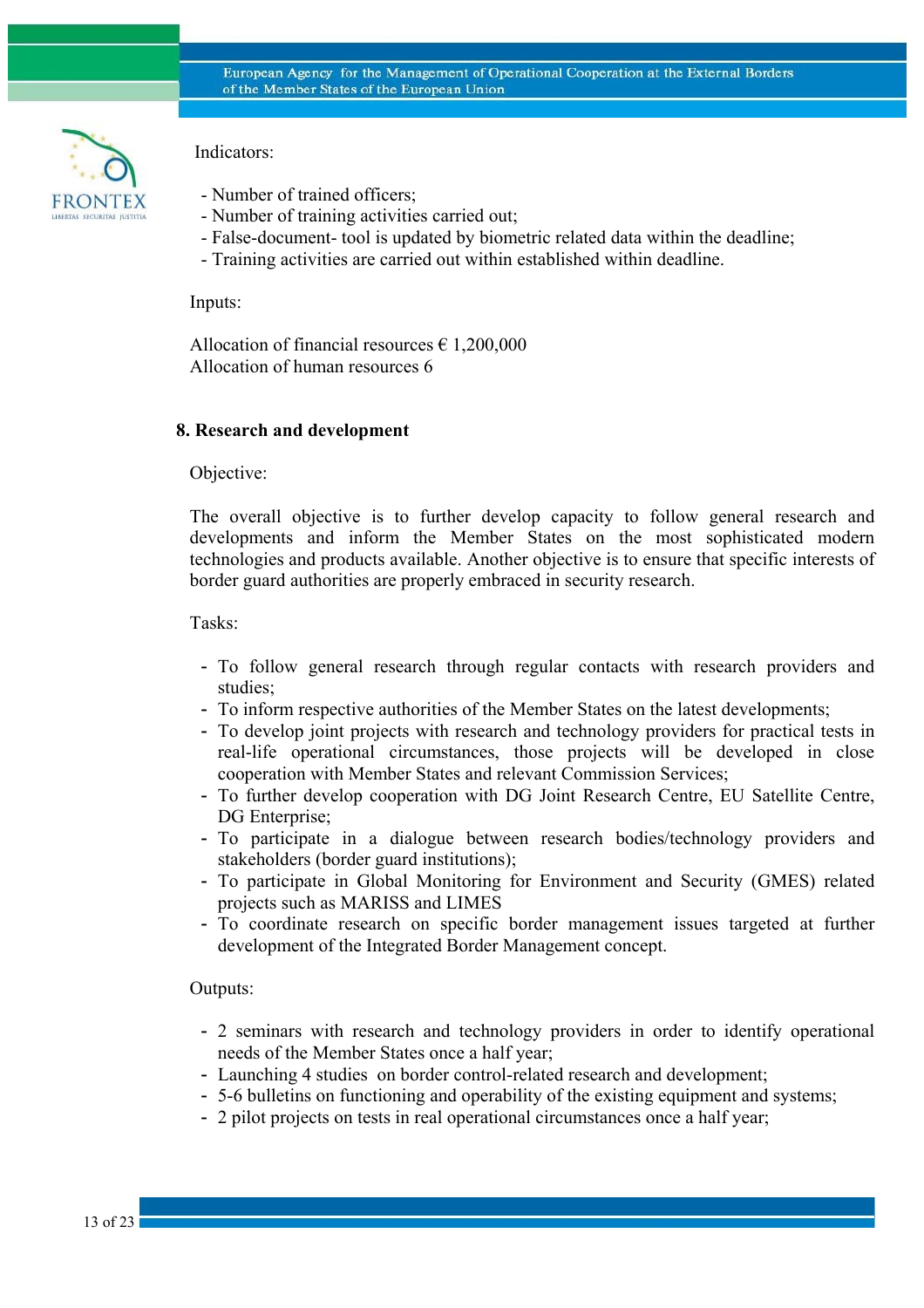

- A feasibility study on establishment of a network with national universities in order to coordinate theoretical research in the border management area during the second half of the year.
- 2 reports on availability of technologies (technology map) once a half year.

Indicators:

- Planned measures are implemented within the deadlines;
- Dissemination level (number of reports, bulletins distributed);
- A questioner on for the users in order to investigate the practicality of provided information;

Inputs:

Allocation of financial resources  $\epsilon$  250,000 Allocation of human resources 5

### **9. Executive and Management Support**

Allocation of human resources 12

### **9.1. External cooperation**

Objective:

The overall objective is to further develop the cooperation between FRONTEX and competent authorities of third countries as well as facilitate operational cooperation between the Member States and third countries with the aim of improving the costeffectiveness of FRONTEX operational activities.

Tasks:

- To advice the Management of FRONTEX and its officials in the field of external cooperation with third countries;
- To build up and maintain a reliable, accessible, equitable and effective network with the competent authorities of the third countries;
- To coordinate and support the preparations of working arrangements according to the rules concerning third country cooperation;
- To take part in projects in the field of third countries cooperation;
- To take part in the preparations of meetings, conferences and training events with third countries.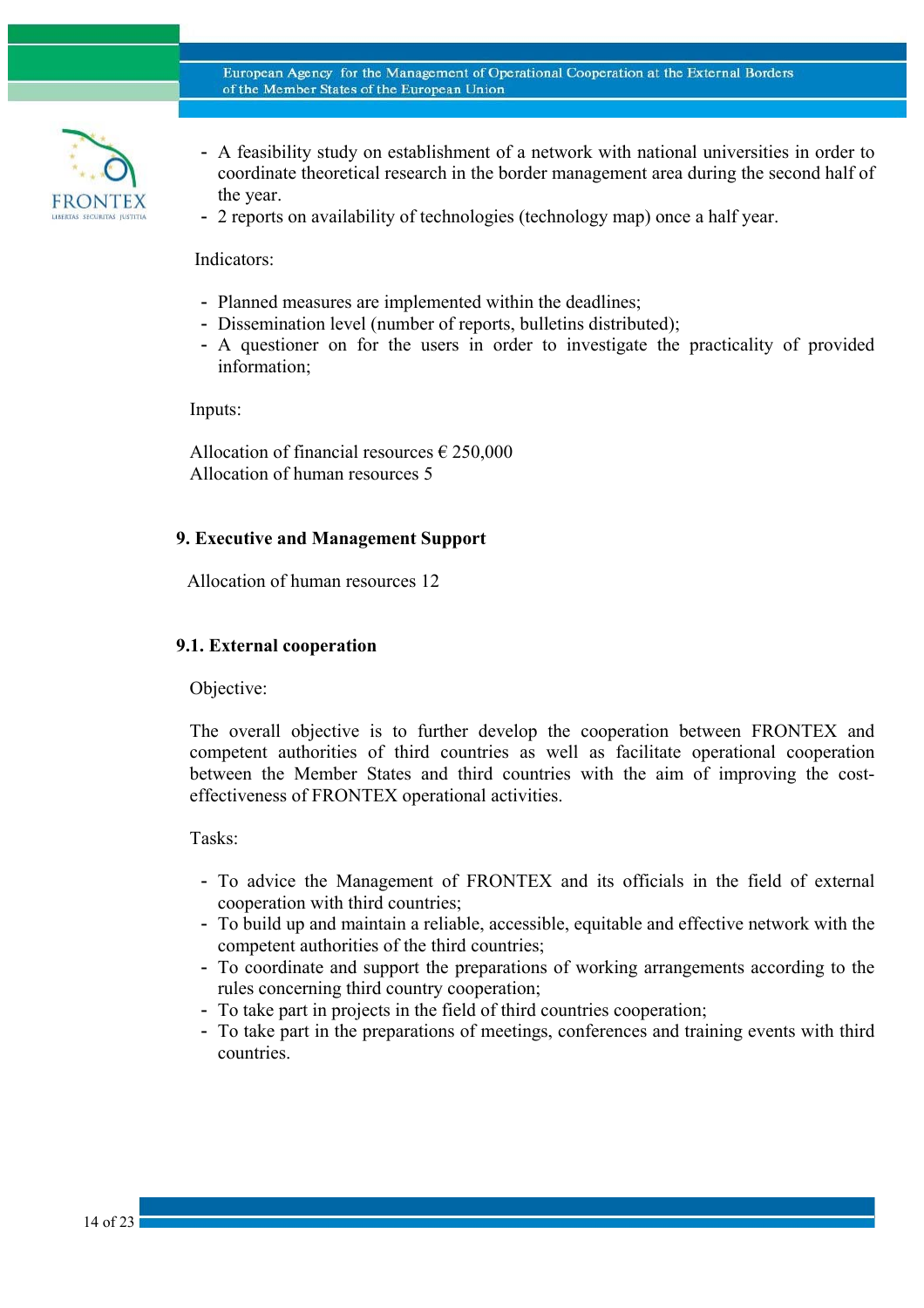

Outputs:

- Introduction of reliable operational cooperation and conclusion of working arrangements with EU candidate countries;
- Preparation of cooperation with third countries, which according to the risks analysis, are considered to be either countries of origin or transit of illegal migration;
- Development and extension of the operational cooperation with Russia and Ukraine;
- Conclusion of working arrangements with third countries in the Mediterranean region, in particular with Morocco, Algeria, Tunisia, Libya and Egypt;
- Further development of cooperation with third countries in the Western Balkans, in particular with Albania, Bosnia-Herzegovina, Montenegro and Serbia;
- Development of cooperation with the neighbouring third countries such as Moldova and with Georgia;
- Further development of the cooperation and conclusion of working arrangements with the United States and Canada;
- Development of cooperation with Asian States in particular with China, Pakistan and India.

### Indicators:

- Progress made on the conclusion of relevant working arrangements between FRONTEX and third countries;
- Fluency and regularity of the cooperation between FRONTEX and respective third countries authorities based on existing working arrangements;
- The frequency and usefulness of the network with competent third country authorities;
- Activeness and the extent of improvements of the operational cooperation between third countries and the Member States based on FRONTEX contacts;
- Respect of deadline for dealing with requests from third country partners;

### **9.2. Strategic development**

#### Objective:

The overall objective is to identify and to assess internal and external factors which could affect the long term development in order to make timely and adequate decisions and activities.

Tasks:

- To maintain and develop the document called strategic vision of FRONTEX;
- To follow activities and developments of EU institutions and international organisations;
- To manage the practical cooperation between FRONTEX and EU Agencies and bodies and also with the international organisations related to border security matters
- To report frequently to the management of FRONTEX;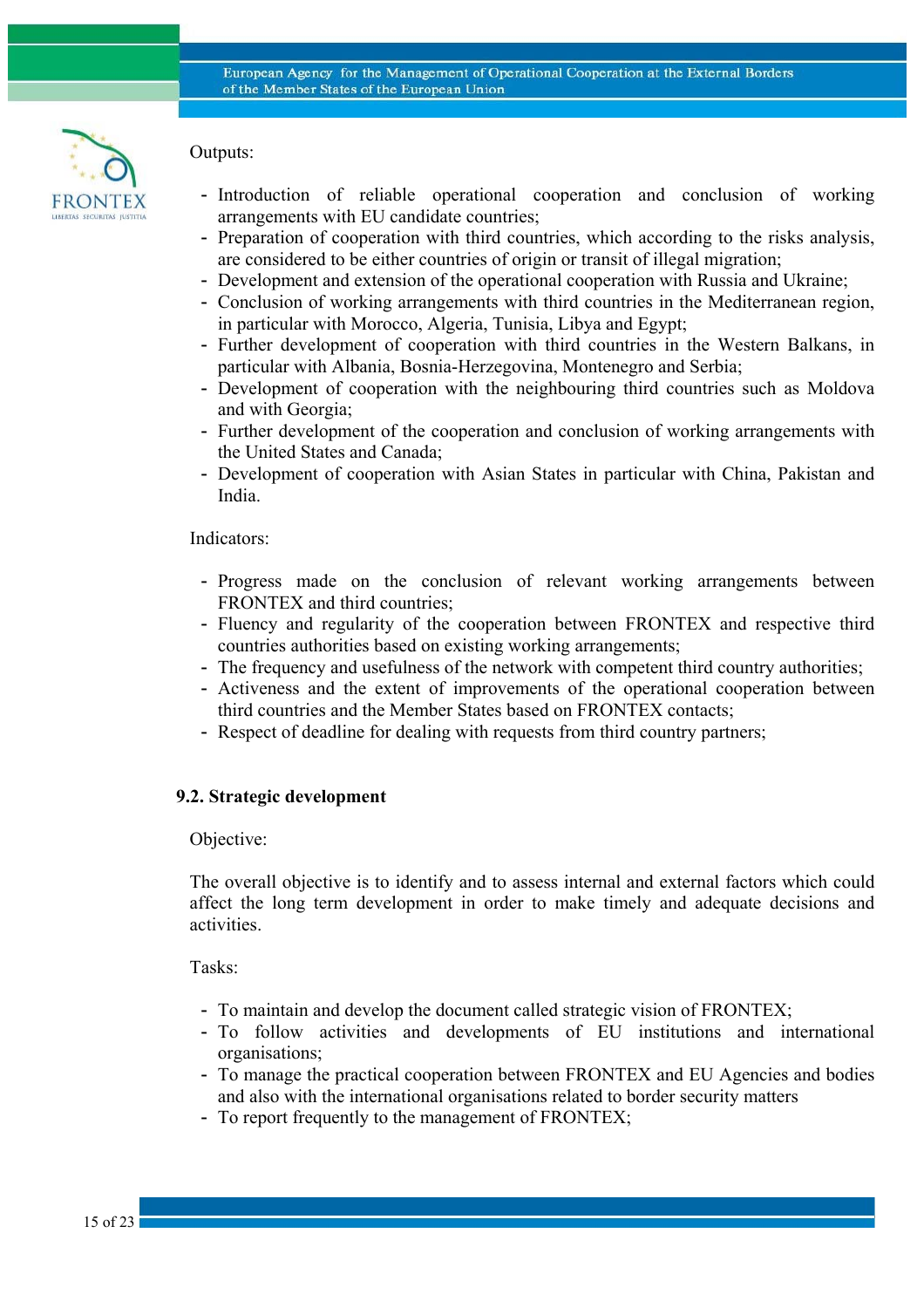

# Outputs:

- Frequent reports to the management of FRONTEX on strategic development;
- Proposals for strategic decisions;
- Preparation and maintenance of working arrangements documents between FRONTEX and the EU Agencies and bodies and also with international organisations.

### Indicators:

- Quality of the assessment of internal and external factors;
- Comprehensiveness and accuracy of the document called strategic vision;
- Value added of cooperation with EU institutions and international organisations to the operational activities of FRONTEX

### **9.3. Planning/controller**

#### Objective:

The overall objective is to ensure strategic and operational planning process in accordance with priorities, defined in the Strategic Vision and in coordination with the budget planning.

Tasks:

- To coordinate FRONTEX strategic, operational and financial planning;
- To ensure that set objectives are in balance with resources;
- To implement the evaluation system by the end of February;
- To further develop the planning cycle;
- To create an efficient system for monitoring implementation of Programme of Work;
- To inform the management of FRONTEX about risks of implementation through periodical reports.

#### Outputs:

- Annual Programme of Work 2008, to prepare the draft by the end of March, the final version by the end of August;
- General report 2006 to prepare by the end of February;
- 1 report on implementation of Programme of Work for the first half of the year by the end of July.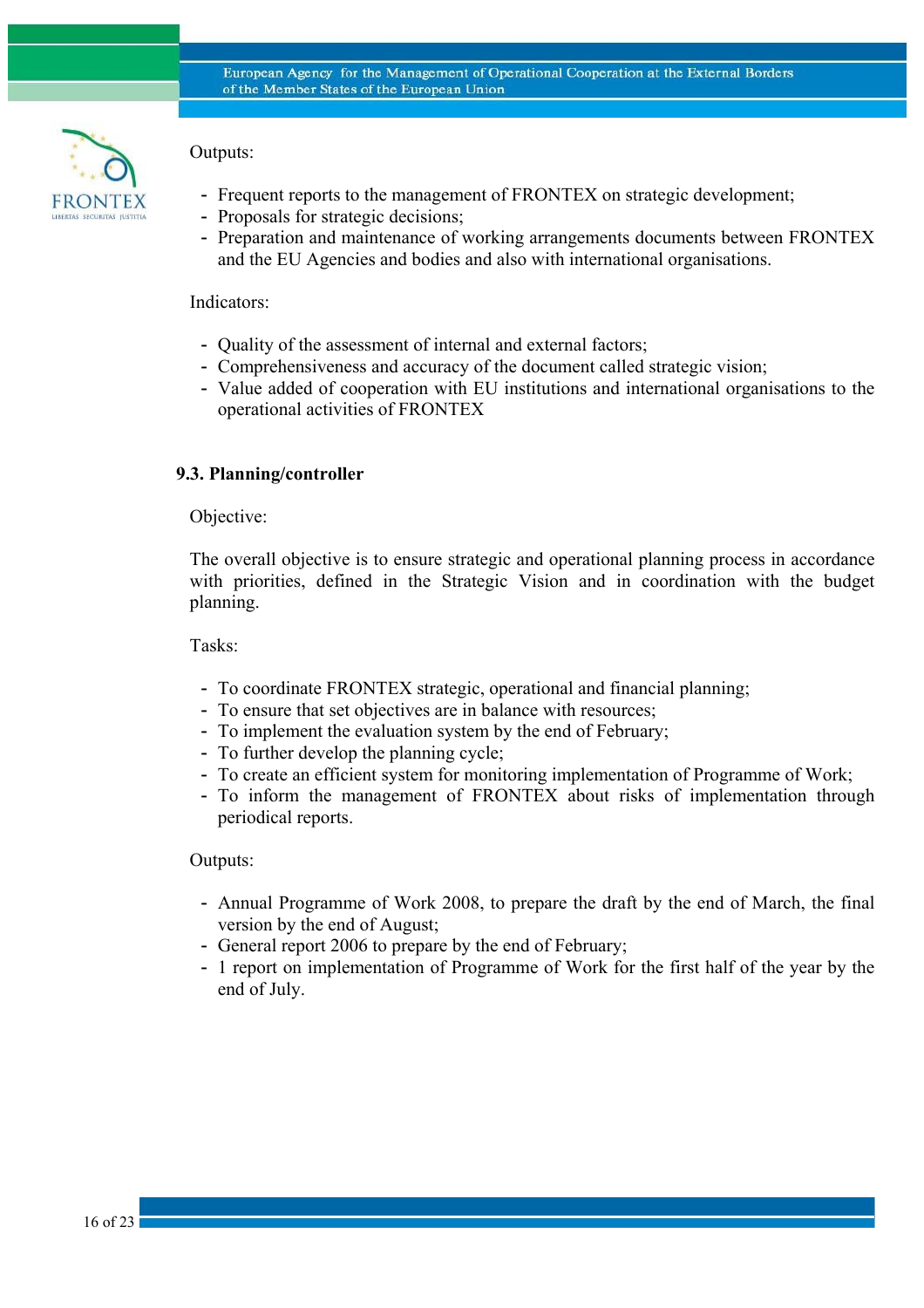

# **9.4. Legal assistance**

Objective:

The overall objective is to identify, assess, report and advise on such internal and external issues, which could affect the interests of FRONTEX or the alignment of FRONTEX decisions and activities with relevant legislative norms.

#### Tasks:

- To advise the Executive Director and Deputy Executive Director on legal matters;
- To advise FRONTEX units on legal aspects concerning their activities;
- To assist the Executive Director and Deputy Executive Director in such negotiations which require legal advice;
- To follow the legislative development in respect of border security at Community level and to assess the potential impact on FRONTEX and prepare positions on legislative initiatives;
- To follow the legislative development in the Community and the Member States and the Schengen Associated Countries in respect of border security and assess the potential impact on FRONTEX;
- To follow the legislative development in third countries in respect of border cooperation and border security and assess the potential impact on FRONTEX;

#### Indicators:

- Timely delivery of draft comments to draft documents;
- Positive results based on the provided recommendations and conclusions;
- Relevance and importance of information on latest legislative developments provided to the management;
- Awareness of the latest legislative developments;
- Comprehensiveness of FRONTEX positions on legislative initiatives.

# **10. Finance and procurement**

#### Objective:

The objective is to improve the support offered to the organisation in the area of finance and procurement (including grants) and promote sound financial management.

Tasks:

- To increase involvement of all stakeholders in the financial planning processes;
- To ensure that the financial rules and regulations are respected;
- To develop and streamline further procedures and templates;
- To develop information to stakeholders both on the use of funds and on the applicable finance and procurement rules and procedures;

17 of 23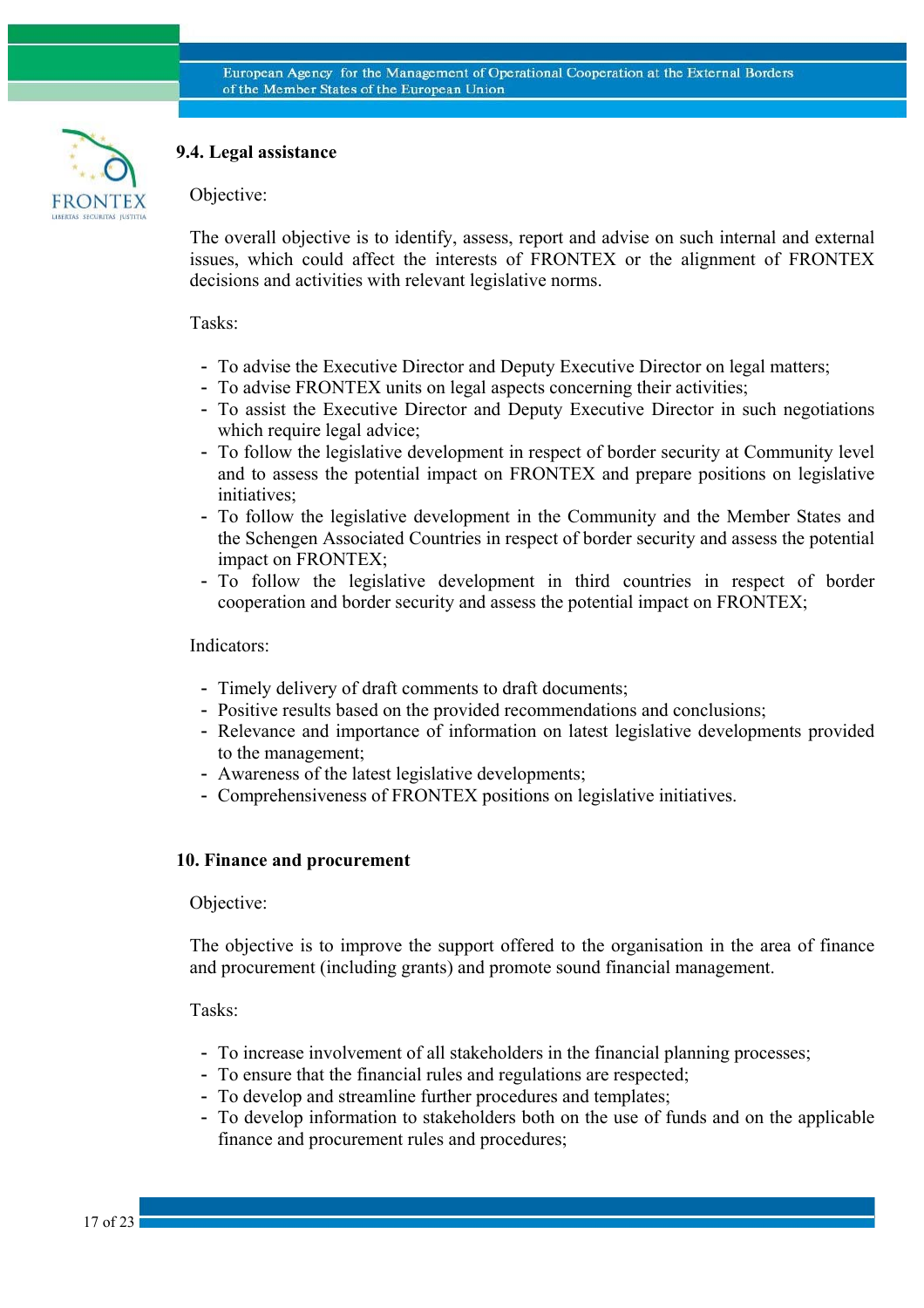

- To reduce, where possible, the time involved in processing the financial dossiers;
- To increase co-operation with colleagues from other agencies in order to identify and implement best practices;
- To ensure correct and efficient procurement.

#### Outputs:

- Provide training and information sessions internally and, on request, to National FRONTEX Points of Contact;
- Advise and assist the organisation to conduct proper tender procedures;
- The accounts and the accounting system are certified by the Accounting Officer;
- Annual accounts and reports are drafted and presented according to the legal requirements;
- Preparation of the draft budget for 2008 and coordinate the budgetary exercise throughout the year;
- Regular review of the Financial Regulation and other related documents ensured in line with the development of the Community legislation – ensure coordination with ADMIN in that exercise.

### Indicators:

- The FRONTEX financial system is properly established maintained and the staff using it is properly trained;
- IT budget and accounting systems are available;
- Draft budget for 2008 submitted in time to the Management Board, e.g. by the beginning of March 2007;

Inputs:

Allocation of human resources 7

#### **11. Administration**

FRONTEX administration effectively supports the operational work of FRONTEX. FRONTEX will apply a coherent and continuous quality management system to its administrative capability.

Allocation of human resources 17

#### **11.1. Human Resources**

Objective:

The objective is to provide FRONTEX with highly competent and motivated staff and ensure a modern and effective management of human resources in line with the best practices and the EU legislation in force. The personnel strength is aimed at 87 employees by the end of 2007

18 of 23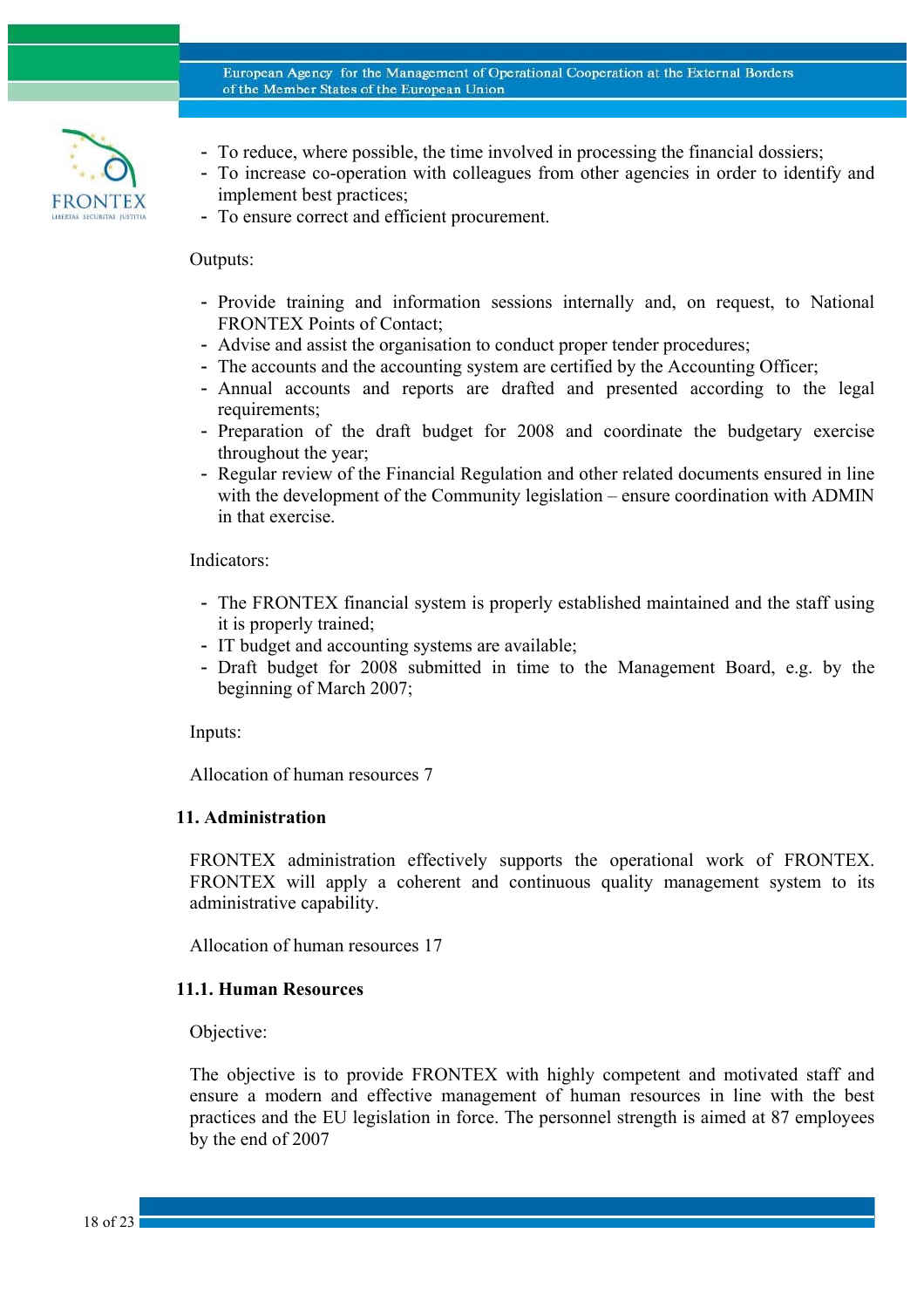

### Tasks:

- To continue the recruitment in line with the best practices and the EU legislation in force;
- To develop and implement a training programme for FRONTEX staff for 2007 and develop a training programme for 2008;
- To develop and implement a policy for conducting a social dialogue with staff via the elected Staff Committee;
- To develop the Staff Policy Plan for 2007-2010;
- To adopt the applicable EU legislation related to the Community Staff Regulation, covering HR activities and compiling FRONTEX Staff Policy;
- To take over the rights and entitlements of FRONTEX officials from the Commission services; the internal implementation of the applicable EU legislation.

### Outputs:

- Completed staff structure via increase of FRONTEX staff: additional 6 Temporary Agents by April 2007, Seconded National Experts strength will be 39 by May 2007;
- Training programme for the year 2007 developed by March 2007 and implemented during the year; training programme for year 2008 developed by September 2007;
- At least 4 meetings with representatives of the Staff Committee;
- Staff Policy Plan to be developed by 31 January 2007;
- The establishment of rights and entitlements for newcomers will be handled by FRONTEX internally based on internal rules coherent with the EU legislation.

### Indicators:

- Recruitment is carried out without unnecessary delay, in line with the EU regulations;
- Training satisfaction questionnaire on the quality and practicality of training sessions;
- A job satisfaction questionnaire to be completed by staff at the end of June 2007;
- There will not be any case of violation of the EU legislation by FRONTEX;
- All the elements of salaries are paid in accordance with the EU legislation in place and in due time.

Inputs

Allocation of human resources 4.

### **11.2. Agency services and Security**

Objective:

The objective is to facilitate the work of FRONTEX by supporting its operations in the area of infrastructure and efficiently managing the infrastructure (equipment, office space, furniture, meeting rooms, catering and parking). Agency services implement FRONTEX security policy which assures basic safety and security to all FRONTEX staff and visitors. All information handled by FRONTEX will be protected by appropriate security measures in order to guarantee its integrity.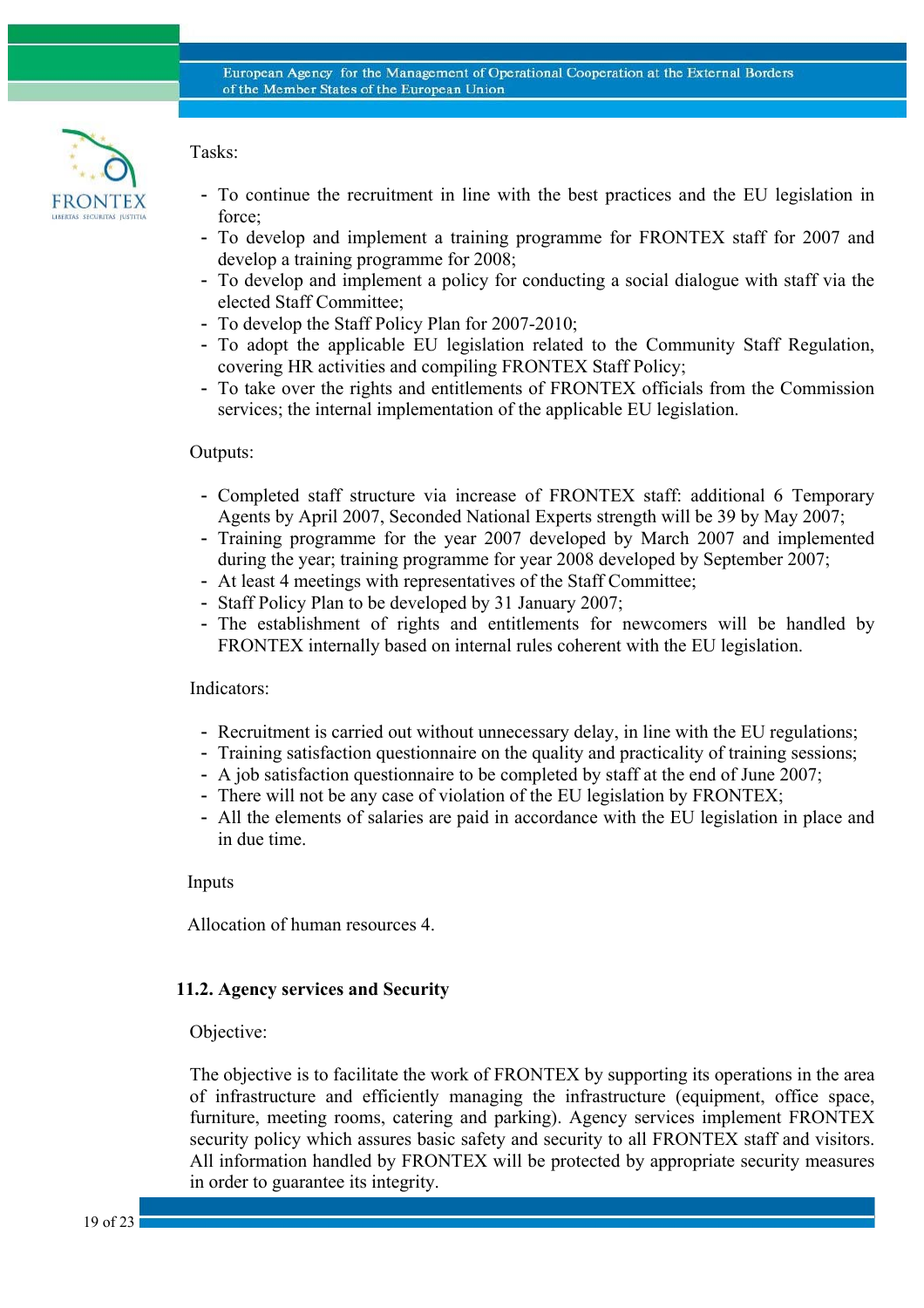

Tasks:

- To provide staff with the secure, healthy and safe working conditions in relation to removal of offices to the final premises;
- To develop and implement the inventory system;
- To develop and implement the document management system;
- To develop a Business Continuity Plan;
- To assure secure and smooth work of the Management Board and other meetings of MS experts during its sessions;
- To monitor implementation of the FRONTEX security manual in close co-operation with Administration and Information and Communication units;
- To ensure a very high security level for FRONTEX staff and the processed information after the removal to the new premises;
- To provide FRONTEX staff security awareness training in line with the very high security level to be implemented in the new premises;
- To ensure compliance with all requirements for information protection of the IT systems of FRONTEX in consultation with Information and Communication Sector.

### Outputs:

- The settlement of the office infrastructure by end of February 2007;
- Security system for new premises operational by end of March 2007;
- Health and Safety Policy ready by end of July 2007;
- The registration of FRONTEX assets by end of February 2007;
- The document management system in place by end of July 2007;
- The Business Continuity Plan in place by the end of December 2007;
- Drafting implementation regulations for the FRONTEX security manual;
- Implementation of security technologies and measures for guaranteeing a very high security level both inside FRONTEX as well as in third party relations;
- Developing security awareness trainings and their regular delivery to FRONTEX staff;
- Periodical security briefings;
- Co-operation with relevant European institutions and relevant state institutions in the EU Member States with a view to exchange experience in the broadly conceived area of security;
- Ad-hoc controls to check if staff complie with established security provisions;
- Number of ad-hoc controls (whole year);
- Number of security check performed (whole year);
- Number of security violations revealed (whole year);
- Number of implementation regulations;
- FRONTEX staff aware of security requirements.

#### Inputs

Allocation of human resources 7.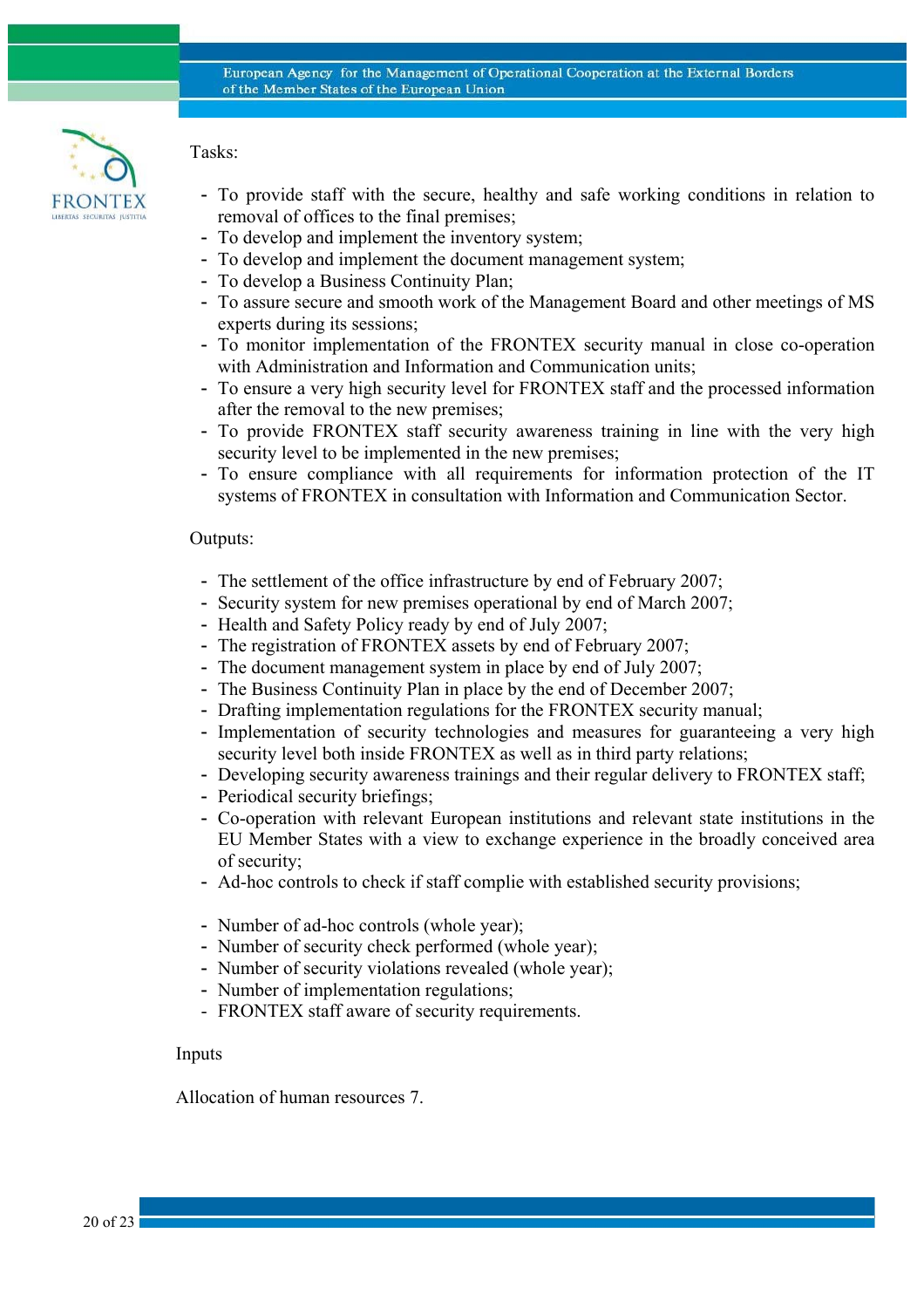

### **11.3. Information and Communication Technologies**

### Objective:

The overall objective is to facilitate the work of FRONTEX by ensuring the most effective and safe ICT systems for all activities as well as development of FRONTEX Information System.

#### Tasks:

- To develop further the FRONTEX Information System according to operational needs;
- To maintain and extend secure and reliable internal ICT infrastructure in the new premises;
- To maintain the IT infrastructure in order to keep up to date the IT applications already activated;
- To evaluate a centralised computer based tool for the tracking of the progress of projects, a centralised automated help desk function and a centralised automated FRONTEX Secure Storage System;
- To develop and implement the document management system and FRONTEX secure email system;
- To update ICT strategic plan for 2008.

#### Output:

- Secure and reliable internal ICT infrastructure aligned with the operational needs;
- Evaluated and updated applications;
- Updated ICT strategic plan for 2008 by end of July 2007;
- The most urgent operational needs (like secure connections among Member States and other partners) are fulfilled in FRONTEX information system by the end of May 2007;
- Evaluation report on projects tracking, help desk function and the centralised automated FRONTEX Secure Storage System by end of July 2007;
- The implementation of Frontex secure e-mail system by end of May 2007 and the document management system by end of July 2007;
- To update ICT strategic plan for 2008.

#### Indicators:

- Services are available during office hours and during important operations;
- Help Desk requests for ICT Resource are handled daily;
- ICT user satisfaction as a part of Job Satisfaction Questionnaire;
- IT infrastructure is monitored, measured, and verified against SLA indicators (server utilisation, data protection);

99% viruses' attacks are blocked.

#### Inputs:

Allocation of human resources 3.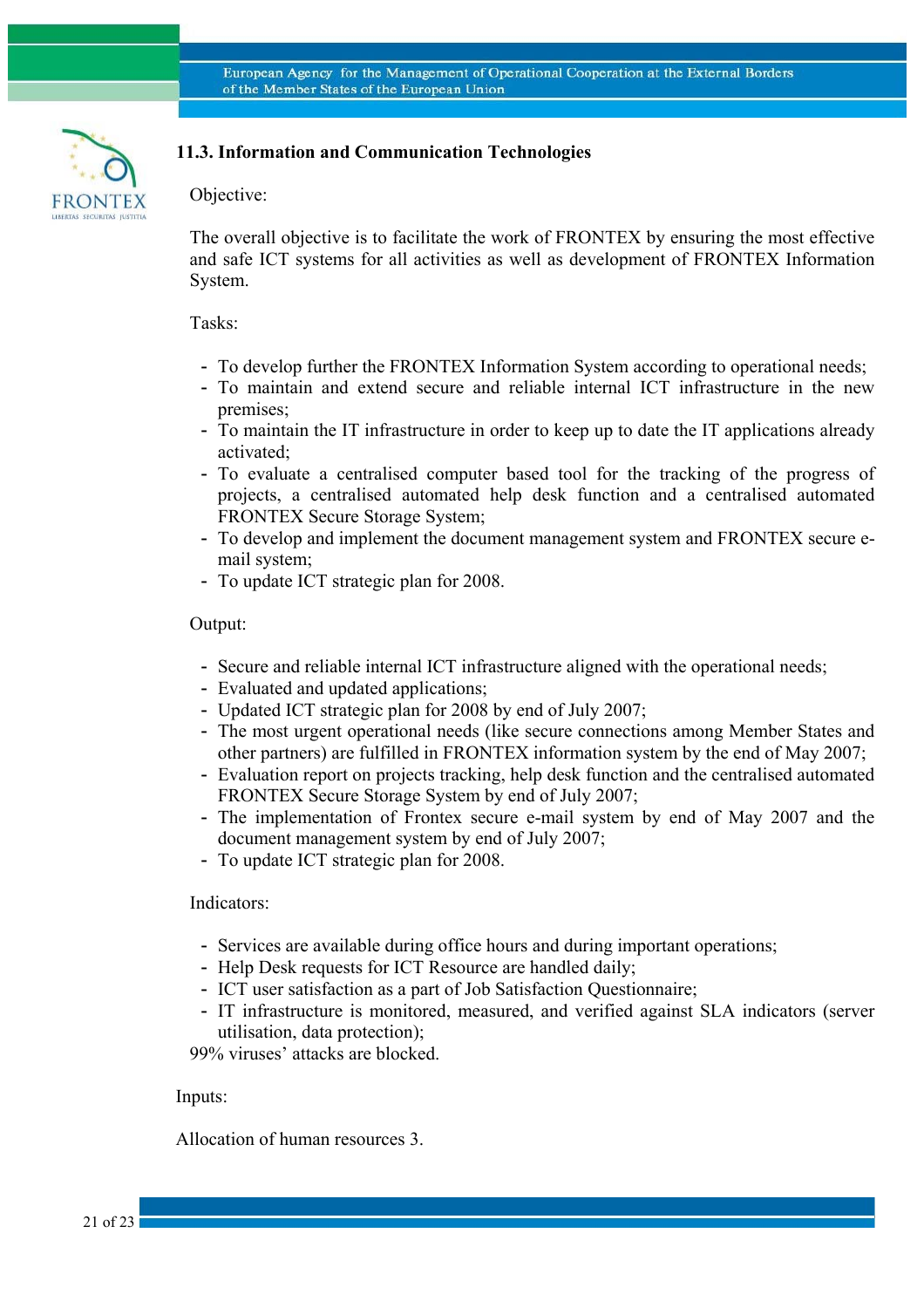

# **12. Information and Transparency (PR)**

#### Objective:

The objective is to spread awareness of the activities of FRONTEX by providing objective, reliable and easily understandable information on FRONTEX functions and activities through direct contacts, the Internet, print and audiovisual materials In accordance with Regulation (EC) No 1049/2001 of 30 May 2001 regarding public access to European Parliament, Council and Commission documents (OJ L 145, of 31.05.2001.p43). FRONTEX focus will be on its role as an operational coordinator and contributor so as to avoid raising inaccurate or unrealistic public expectations.

Tasks:

- To provide the public and press with accurate and reliable information;
- To instruct staff on the subject of communication rules;
- To instruct staff on the use of FRONTEX Corporate Identity;
- To issue adequate information on FRONTEX activities;
- To raise the general awareness of the public on FRONTEX and its role;
- To maintain good relations with the press;
- To develop capacity to issue correct information rapidly.

#### Outputs:

- Answering inquiries about FRONTEX;
- Publishing press releases when appropriate;
- Producing promotion materials;
- Receiving guests interested in FRONTEX;
- Monitoring that corporate identity rules are observed;
- Organizing press conferences and meetings with media;
- Maintaining and developing an informative and updated FRONTEX website.

#### Indicators:

- Corporate Identity rules are observed by the staff;
- FRONTEX website is appropriately updated;
- Appropriate timing of dissemination of information;
- Appropriate reaction time to requests for information;
- Reliability and accuracy of provided information.

#### Inputs:

Allocation of human resources 2.